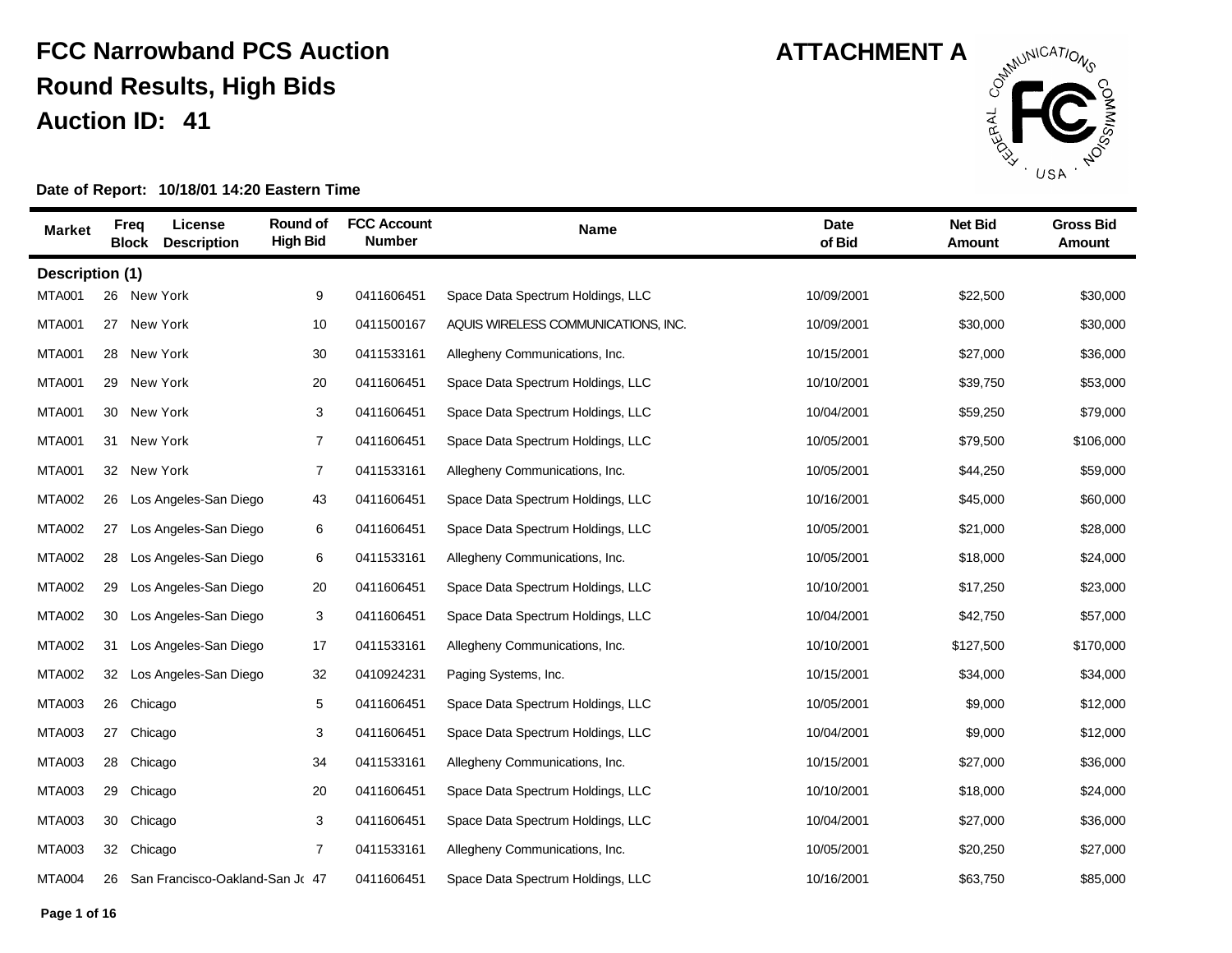

| <b>Market</b>   |    | License<br><b>Freq</b><br><b>Block</b><br><b>Description</b> | Round of<br><b>High Bid</b> | <b>FCC Account</b><br><b>Number</b> | Name                              | <b>Date</b><br>of Bid | <b>Net Bid</b><br>Amount | <b>Gross Bid</b><br>Amount |
|-----------------|----|--------------------------------------------------------------|-----------------------------|-------------------------------------|-----------------------------------|-----------------------|--------------------------|----------------------------|
| Description (1) |    |                                                              |                             |                                     |                                   |                       |                          |                            |
| <b>MTA004</b>   | 27 | San Francisco-Oakland-San Jr 35                              |                             | 0411606451                          | Space Data Spectrum Holdings, LLC | 10/15/2001            | \$44,250                 | \$59,000                   |
| <b>MTA004</b>   | 28 | San Francisco-Oakland-San Jr 42                              |                             | 0411533161                          | Allegheny Communications, Inc.    | 10/16/2001            | \$63,750                 | \$85,000                   |
| <b>MTA004</b>   | 29 | San Francisco-Oakland-San Jr 31                              |                             | 0411606451                          | Space Data Spectrum Holdings, LLC | 10/15/2001            | \$189,000                | \$252,000                  |
| <b>MTA004</b>   | 30 | San Francisco-Oakland-San Jr 4                               |                             | 0411606451                          | Space Data Spectrum Holdings, LLC | 10/04/2001            | \$42,750                 | \$57,000                   |
| <b>MTA004</b>   | 31 | San Francisco-Oakland-San Jr 25                              |                             | 0411606451                          | Space Data Spectrum Holdings, LLC | 10/12/2001            | \$49,500                 | \$66,000                   |
| <b>MTA004</b>   | 32 | San Francisco-Oakland-San Jr 27                              |                             | 0411533161                          | Allegheny Communications, Inc.    | 10/12/2001            | \$99,000                 | \$132,000                  |
| <b>MTA005</b>   | 26 | Detroit                                                      | 5                           | 0411606451                          | Space Data Spectrum Holdings, LLC | 10/05/2001            | \$7,500                  | \$10,000                   |
| <b>MTA005</b>   | 27 | Detroit                                                      | 3                           | 0411606451                          | Space Data Spectrum Holdings, LLC | 10/04/2001            | \$7,500                  | \$10,000                   |
| <b>MTA005</b>   | 28 | Detroit                                                      | 40                          | 0411957476                          | Scott C. MacIntyre                | 10/16/2001            | \$19,500                 | \$26,000                   |
| <b>MTA005</b>   | 29 | Detroit                                                      | 20                          | 0411606451                          | Space Data Spectrum Holdings, LLC | 10/10/2001            | \$15,000                 | \$20,000                   |
| <b>MTA005</b>   | 30 | Detroit                                                      | 3                           | 0411606451                          | Space Data Spectrum Holdings, LLC | 10/04/2001            | \$22,500                 | \$30,000                   |
| <b>MTA005</b>   | 32 | Detroit                                                      | $\overline{7}$              | 0411533161                          | Allegheny Communications, Inc.    | 10/05/2001            | \$17,250                 | \$23,000                   |
| <b>MTA006</b>   | 26 | Charlotte-Greensboro-Greenvil                                | 5                           | 0411606451                          | Space Data Spectrum Holdings, LLC | 10/05/2001            | \$7,350                  | \$9,800                    |
| <b>MTA006</b>   | 27 | Charlotte-Greensboro-Greenvil 3                              |                             | 0411606451                          | Space Data Spectrum Holdings, LLC | 10/04/2001            | \$7,350                  | \$9,800                    |
| <b>MTA006</b>   | 28 | Charlotte-Greensboro-Greenvil 2                              |                             | 0411533161                          | Allegheny Communications, Inc.    | 10/03/2001            | \$7,350                  | \$9,800                    |
| <b>MTA006</b>   | 29 | Charlotte-Greensboro-Greenvil 20                             |                             | 0411606451                          | Space Data Spectrum Holdings, LLC | 10/10/2001            | \$15,000                 | \$20,000                   |
| <b>MTA006</b>   | 30 | Charlotte-Greensboro-Greenvil 3                              |                             | 0411606451                          | Space Data Spectrum Holdings, LLC | 10/04/2001            | \$21,750                 | \$29,000                   |
| <b>MTA006</b>   | 32 | Charlotte-Greensboro-Greenvil 7                              |                             | 0411533161                          | Allegheny Communications, Inc.    | 10/05/2001            | \$16,500                 | \$22,000                   |
| <b>MTA007</b>   | 26 | Dallas-Fort Worth                                            | 42                          | 0411606451                          | Space Data Spectrum Holdings, LLC | 10/16/2001            | \$32,250                 | \$43,000                   |
| <b>MTA007</b>   | 27 | Dallas-Fort Worth                                            | 15                          | 0411606451                          | Space Data Spectrum Holdings, LLC | 10/10/2001            | \$25,500                 | \$34,000                   |
| <b>MTA007</b>   | 28 | Dallas-Fort Worth                                            | 39                          | 0411533161                          | Allegheny Communications, Inc.    | 10/16/2001            | \$73,500                 | \$98,000                   |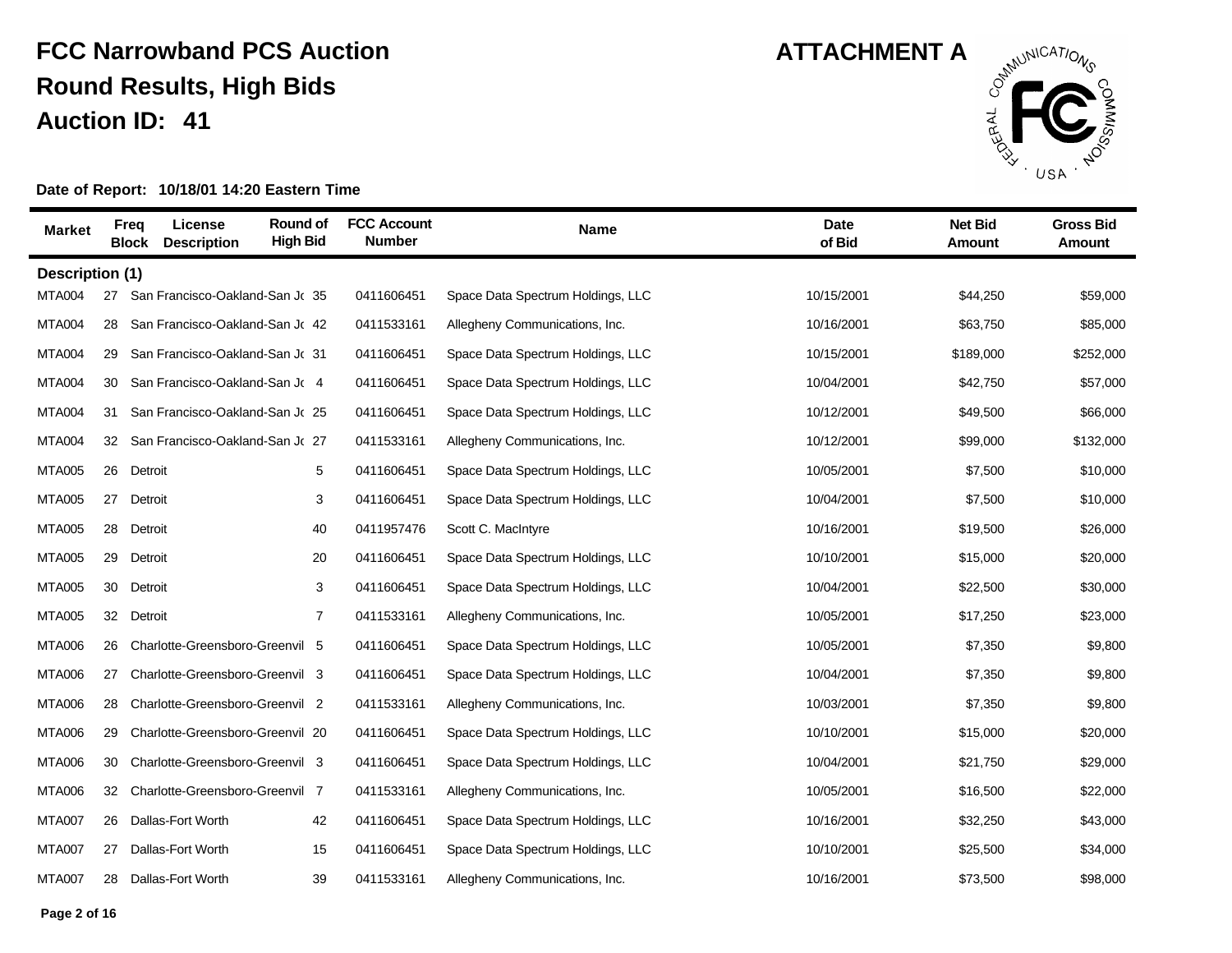

| <b>Market</b>   | <b>Freq</b><br><b>Block</b> | License<br><b>Description</b> | Round of<br><b>High Bid</b> | <b>FCC Account</b><br><b>Number</b> | <b>Name</b>                         | <b>Date</b><br>of Bid | <b>Net Bid</b><br>Amount | <b>Gross Bid</b><br>Amount |
|-----------------|-----------------------------|-------------------------------|-----------------------------|-------------------------------------|-------------------------------------|-----------------------|--------------------------|----------------------------|
| Description (1) |                             |                               |                             |                                     |                                     |                       |                          |                            |
| <b>MTA007</b>   | 29                          | Dallas-Fort Worth             | 18                          | 0411606451                          | Space Data Spectrum Holdings, LLC   | 10/10/2001            | \$21,750                 | \$29,000                   |
| <b>MTA007</b>   | 30                          | Dallas-Fort Worth             | 4                           | 0411606451                          | Space Data Spectrum Holdings, LLC   | 10/04/2001            | \$34,500                 | \$46,000                   |
| <b>MTA007</b>   | 31                          | Dallas-Fort Worth             | 17                          | 0411533161                          | Allegheny Communications, Inc.      | 10/10/2001            | \$118,500                | \$158,000                  |
| <b>MTA007</b>   | 32                          | Dallas-Fort Worth             | 32                          | 0411533161                          | Allegheny Communications, Inc.      | 10/15/2001            | \$66,750                 | \$89,000                   |
| <b>MTA008</b>   | 26                          | Boston-Providence             | 9                           | 0411606451                          | Space Data Spectrum Holdings, LLC   | 10/09/2001            | \$8,250                  | \$11,000                   |
| <b>MTA008</b>   | 27                          | Boston-Providence             | 10                          | 0411500167                          | AQUIS WIRELESS COMMUNICATIONS, INC. | 10/09/2001            | \$11,000                 | \$11,000                   |
| <b>MTA008</b>   | 28                          | Boston-Providence             | $\overline{2}$              | 0411533161                          | Allegheny Communications, Inc.      | 10/03/2001            | \$7,125                  | \$9,500                    |
| <b>MTA008</b>   | 29                          | Boston-Providence             | 20                          | 0411606451                          | Space Data Spectrum Holdings, LLC   | 10/10/2001            | \$14,250                 | \$19,000                   |
| <b>MTA008</b>   | 30                          | Boston-Providence             | 3                           | 0411606451                          | Space Data Spectrum Holdings, LLC   | 10/04/2001            | \$21,000                 | \$28,000                   |
| <b>MTA008</b>   | 31                          | Boston-Providence             | $\overline{7}$              | 0411606451                          | Space Data Spectrum Holdings, LLC   | 10/05/2001            | \$34,500                 | \$46,000                   |
| <b>MTA008</b>   | 32                          | Boston-Providence             | $\overline{7}$              | 0411533161                          | Allegheny Communications, Inc.      | 10/05/2001            | \$15,750                 | \$21,000                   |
| <b>MTA009</b>   | 26                          | Philadelphia                  | 9                           | 0411606451                          | Space Data Spectrum Holdings, LLC   | 10/09/2001            | \$7,500                  | \$10,000                   |
| <b>MTA009</b>   | 27                          | Philadelphia                  | 10                          | 0411500167                          | AQUIS WIRELESS COMMUNICATIONS, INC. | 10/09/2001            | \$10,000                 | \$10,000                   |
| <b>MTA009</b>   | 28                          | Philadelphia                  | 2                           | 0411533161                          | Allegheny Communications, Inc.      | 10/03/2001            | \$6,675                  | \$8,900                    |
| <b>MTA009</b>   | 29                          | Philadelphia                  | 18                          | 0411606451                          | Space Data Spectrum Holdings, LLC   | 10/10/2001            | \$13,500                 | \$18,000                   |
| <b>MTA009</b>   | 30                          | Philadelphia                  | 3                           | 0411606451                          | Space Data Spectrum Holdings, LLC   | 10/04/2001            | \$20,250                 | \$27,000                   |
| <b>MTA009</b>   | 31                          | Philadelphia                  | $\overline{7}$              | 0411606451                          | Space Data Spectrum Holdings, LLC   | 10/05/2001            | \$27,000                 | \$36,000                   |
| <b>MTA009</b>   | 32                          | Philadelphia                  | $\overline{7}$              | 0411533161                          | Allegheny Communications, Inc.      | 10/05/2001            | \$15,000                 | \$20,000                   |
| <b>MTA010</b>   | 26                          | Washington-Baltimore          | 9                           | 0411606451                          | Space Data Spectrum Holdings, LLC   | 10/09/2001            | \$6,750                  | \$9,000                    |
| <b>MTA010</b>   | 27                          | Washington-Baltimore          | 10                          | 0411500167                          | AQUIS WIRELESS COMMUNICATIONS, INC. | 10/09/2001            | \$9,000                  | \$9,000                    |
| <b>MTA010</b>   | 28                          | Washington-Baltimore          | $\overline{c}$              | 0411533161                          | Allegheny Communications, Inc.      | 10/03/2001            | \$5,850                  | \$7,800                    |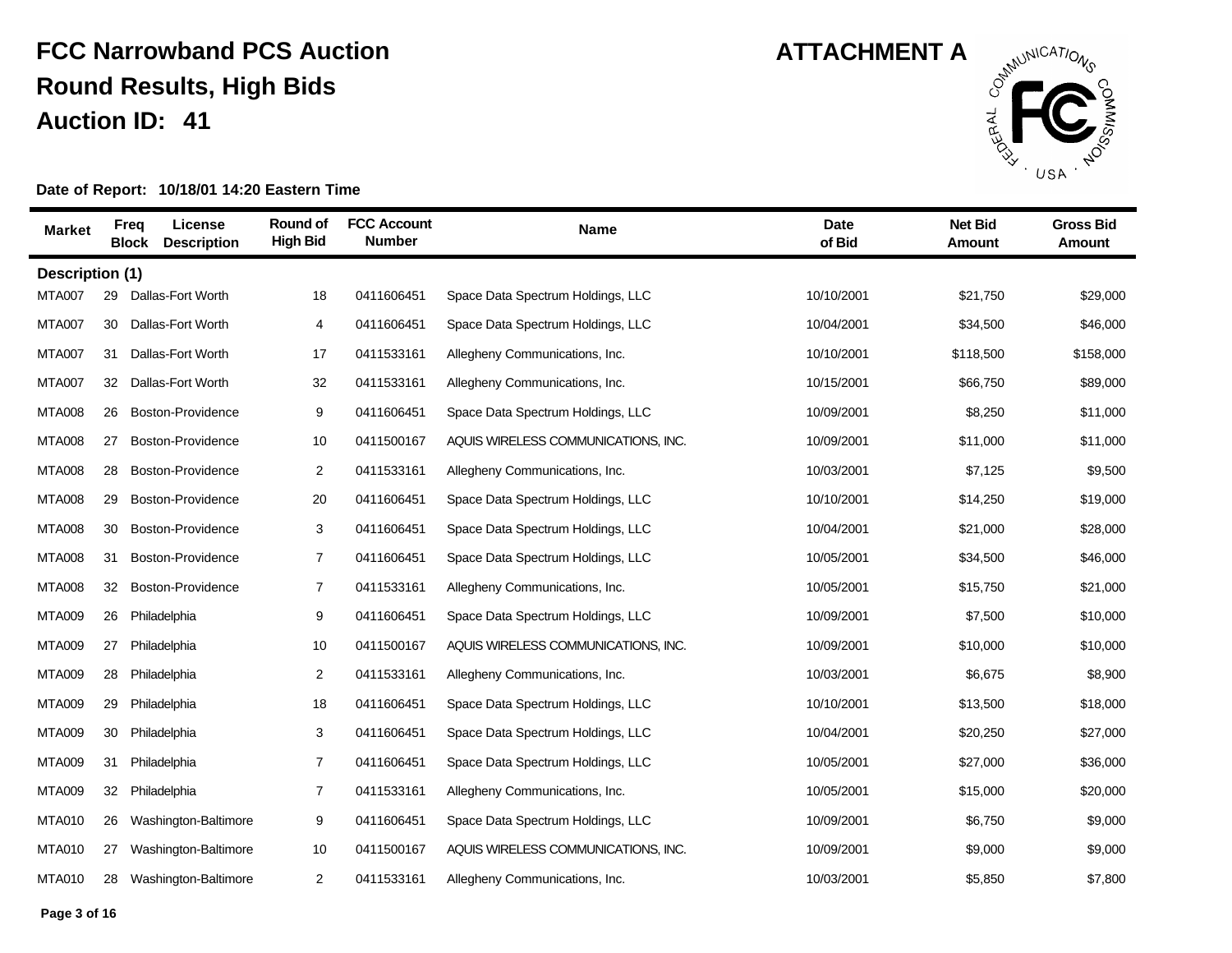

| <b>Market</b>   | <b>Freq</b><br><b>Block</b> | License<br><b>Description</b>   | Round of<br><b>High Bid</b> | <b>FCC Account</b><br><b>Number</b> | <b>Name</b>                       | <b>Date</b><br>of Bid | <b>Net Bid</b><br>Amount | <b>Gross Bid</b><br>Amount |
|-----------------|-----------------------------|---------------------------------|-----------------------------|-------------------------------------|-----------------------------------|-----------------------|--------------------------|----------------------------|
| Description (1) |                             |                                 |                             |                                     |                                   |                       |                          |                            |
| <b>MTA010</b>   | 29                          | Washington-Baltimore            | 18                          | 0411606451                          | Space Data Spectrum Holdings, LLC | 10/10/2001            | \$12,000                 | \$16,000                   |
| <b>MTA010</b>   | 30                          | Washington-Baltimore            | 3                           | 0411606451                          | Space Data Spectrum Holdings, LLC | 10/04/2001            | \$17,250                 | \$23,000                   |
| <b>MTA010</b>   | 31                          | Washington-Baltimore            | $\overline{7}$              | 0411606451                          | Space Data Spectrum Holdings, LLC | 10/05/2001            | \$23,250                 | \$31,000                   |
| <b>MTA010</b>   | 32                          | Washington-Baltimore            | $\overline{7}$              | 0411533161                          | Allegheny Communications, Inc.    | 10/05/2001            | \$13,500                 | \$18,000                   |
| <b>MTA011</b>   | 26                          | Atlanta                         | 5                           | 0411606451                          | Space Data Spectrum Holdings, LLC | 10/05/2001            | \$5,175                  | \$6,900                    |
| <b>MTA011</b>   | 27                          | Atlanta                         | 3                           | 0411606451                          | Space Data Spectrum Holdings, LLC | 10/04/2001            | \$5,175                  | \$6,900                    |
| <b>MTA011</b>   | 28                          | Atlanta                         | 35                          | 0411533161                          | Allegheny Communications, Inc.    | 10/15/2001            | \$22,500                 | \$30,000                   |
| <b>MTA011</b>   | 29                          | Atlanta                         | 20                          | 0411606451                          | Space Data Spectrum Holdings, LLC | 10/10/2001            | \$10,500                 | \$14,000                   |
| <b>MTA011</b>   | 30                          | Atlanta                         | 3                           | 0411606451                          | Space Data Spectrum Holdings, LLC | 10/04/2001            | \$15,750                 | \$21,000                   |
| <b>MTA011</b>   | 32                          | Atlanta                         | $\overline{7}$              | 0411533161                          | Allegheny Communications, Inc.    | 10/05/2001            | \$12,000                 | \$16,000                   |
| <b>MTA012</b>   | 26                          | Minneapolis-St. Paul            | 5                           | 0411606451                          | Space Data Spectrum Holdings, LLC | 10/05/2001            | \$4,500                  | \$6,000                    |
| <b>MTA012</b>   | 27                          | Minneapolis-St. Paul            | 3                           | 0411606451                          | Space Data Spectrum Holdings, LLC | 10/04/2001            | \$4,500                  | \$6,000                    |
| <b>MTA012</b>   | 28                          | Minneapolis-St. Paul            | 39                          | 0411533161                          | Allegheny Communications, Inc.    | 10/16/2001            | \$4,500                  | \$6,000                    |
| <b>MTA012</b>   | 29                          | Minneapolis-St. Paul            | 20                          | 0411606451                          | Space Data Spectrum Holdings, LLC | 10/10/2001            | \$9,000                  | \$12,000                   |
| <b>MTA012</b>   | 30                          | Minneapolis-St. Paul            | 3                           | 0411606451                          | Space Data Spectrum Holdings, LLC | 10/04/2001            | \$13,500                 | \$18,000                   |
| <b>MTA012</b>   | 32                          | Minneapolis-St. Paul            | $\overline{7}$              | 0411533161                          | Allegheny Communications, Inc.    | 10/05/2001            | \$9,750                  | \$13,000                   |
| <b>MTA013</b>   | 26                          | Tampa-St. Petersburg-Orlando 5  |                             | 0411606451                          | Space Data Spectrum Holdings, LLC | 10/05/2001            | \$4,050                  | \$5,400                    |
| <b>MTA013</b>   | 27                          | Tampa-St. Petersburg-Orlando 3  |                             | 0411606451                          | Space Data Spectrum Holdings, LLC | 10/04/2001            | \$4,050                  | \$5,400                    |
| <b>MTA013</b>   | 28                          | Tampa-St. Petersburg-Orlando 40 |                             | 0411957476                          | Scott C. MacIntyre                | 10/16/2001            | \$9,000                  | \$12,000                   |
| <b>MTA013</b>   | 29                          | Tampa-St. Petersburg-Orlando 20 |                             | 0411606451                          | Space Data Spectrum Holdings, LLC | 10/10/2001            | \$8,250                  | \$11,000                   |
| <b>MTA013</b>   | 30                          | Tampa-St. Petersburg-Orlando 3  |                             | 0411606451                          | Space Data Spectrum Holdings, LLC | 10/04/2001            | \$12,000                 | \$16,000                   |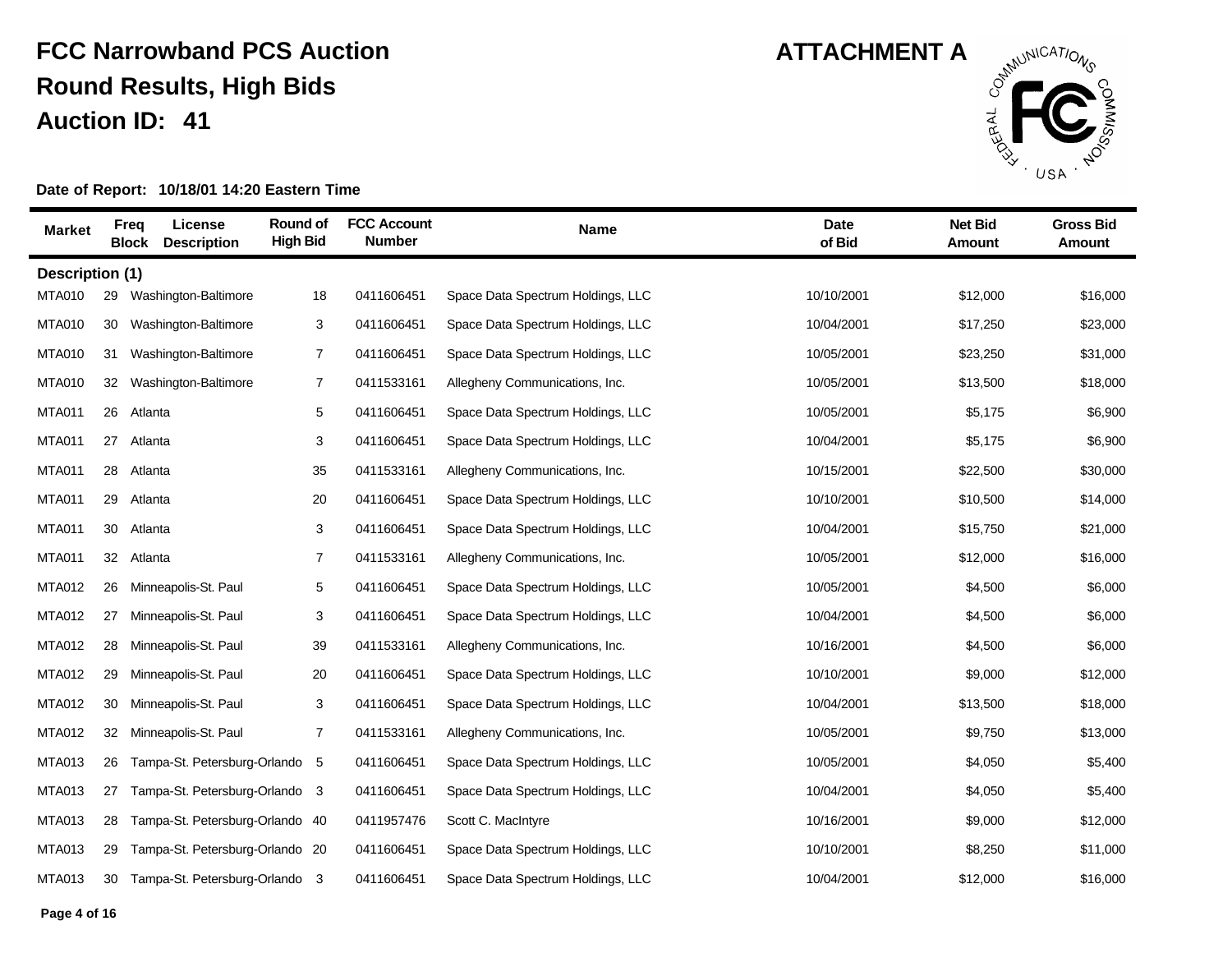

| <b>Market</b>   |    | License<br><b>Freq</b><br><b>Block</b><br><b>Description</b> | Round of<br><b>High Bid</b> | <b>FCC Account</b><br><b>Number</b> | Name                              | <b>Date</b><br>of Bid | <b>Net Bid</b><br>Amount | <b>Gross Bid</b><br>Amount |
|-----------------|----|--------------------------------------------------------------|-----------------------------|-------------------------------------|-----------------------------------|-----------------------|--------------------------|----------------------------|
| Description (1) |    |                                                              |                             |                                     |                                   |                       |                          |                            |
| <b>MTA013</b>   | 32 | Tampa-St. Petersburg-Orlando                                 | -7                          | 0411533161                          | Allegheny Communications, Inc.    | 10/05/2001            | \$9,000                  | \$12,000                   |
| <b>MTA014</b>   | 26 | Houston                                                      | 8                           | 0411606451                          | Space Data Spectrum Holdings, LLC | 10/05/2001            | \$8,250                  | \$11,000                   |
| <b>MTA014</b>   | 27 | Houston                                                      | 3                           | 0411606451                          | Space Data Spectrum Holdings, LLC | 10/04/2001            | \$4,425                  | \$5,900                    |
| <b>MTA014</b>   | 28 | Houston                                                      | $\overline{2}$              | 0411533161                          | Allegheny Communications, Inc.    | 10/03/2001            | \$4,500                  | \$6,000                    |
| <b>MTA014</b>   | 29 | Houston                                                      | 18                          | 0411606451                          | Space Data Spectrum Holdings, LLC | 10/10/2001            | \$11,250                 | \$15,000                   |
| <b>MTA014</b>   | 30 | Houston                                                      | $\overline{4}$              | 0411606451                          | Space Data Spectrum Holdings, LLC | 10/04/2001            | \$18,750                 | \$25,000                   |
| <b>MTA014</b>   | 31 | Houston                                                      | 17                          | 0411533161                          | Allegheny Communications, Inc.    | 10/10/2001            | \$63,750                 | \$85,000                   |
| <b>MTA014</b>   | 32 | Houston                                                      | $\mathbf{1}$                | 0411533161                          | Allegheny Communications, Inc.    | 10/03/2001            | \$9,000                  | \$12,000                   |
| <b>MTA015</b>   | 26 | Miami-Fort Lauderdale                                        | 5                           | 0411606451                          | Space Data Spectrum Holdings, LLC | 10/05/2001            | \$3,825                  | \$5,100                    |
| <b>MTA015</b>   | 27 | Miami-Fort Lauderdale                                        | 3                           | 0411606451                          | Space Data Spectrum Holdings, LLC | 10/04/2001            | \$3,825                  | \$5,100                    |
| <b>MTA015</b>   | 28 | Miami-Fort Lauderdale                                        | $\overline{2}$              | 0411533161                          | Allegheny Communications, Inc.    | 10/03/2001            | \$3,825                  | \$5,100                    |
| <b>MTA015</b>   | 29 | Miami-Fort Lauderdale                                        | 20                          | 0411606451                          | Space Data Spectrum Holdings, LLC | 10/10/2001            | \$7,500                  | \$10,000                   |
| <b>MTA015</b>   | 30 | Miami-Fort Lauderdale                                        | 3                           | 0411606451                          | Space Data Spectrum Holdings, LLC | 10/04/2001            | \$11,250                 | \$15,000                   |
| <b>MTA015</b>   | 32 | Miami-Fort Lauderdale                                        | $\overline{7}$              | 0411533161                          | Allegheny Communications, Inc.    | 10/05/2001            | \$9,000                  | \$12,000                   |
| <b>MTA016</b>   | 26 | Cleveland                                                    | 5                           | 0411606451                          | Space Data Spectrum Holdings, LLC | 10/05/2001            | \$3,675                  | \$4,900                    |
| <b>MTA016</b>   | 27 | Cleveland                                                    | 3                           | 0411606451                          | Space Data Spectrum Holdings, LLC | 10/04/2001            | \$3,675                  | \$4,900                    |
| <b>MTA016</b>   | 28 | Cleveland                                                    | $\overline{2}$              | 0411533161                          | Allegheny Communications, Inc.    | 10/03/2001            | \$3,675                  | \$4,900                    |
| <b>MTA016</b>   | 29 | Cleveland                                                    | 20                          | 0411606451                          | Space Data Spectrum Holdings, LLC | 10/10/2001            | \$7,425                  | \$9,900                    |
| <b>MTA016</b>   | 30 | Cleveland                                                    | 3                           | 0411606451                          | Space Data Spectrum Holdings, LLC | 10/04/2001            | \$11,250                 | \$15,000                   |
| <b>MTA016</b>   | 32 | Cleveland                                                    | 7                           | 0411533161                          | Allegheny Communications, Inc.    | 10/05/2001            | \$8,250                  | \$11,000                   |
| <b>MTA017</b>   |    | 26 New Orleans-Baton Rouge                                   | 5                           | 0411606451                          | Space Data Spectrum Holdings, LLC | 10/05/2001            | \$3,675                  | \$4,900                    |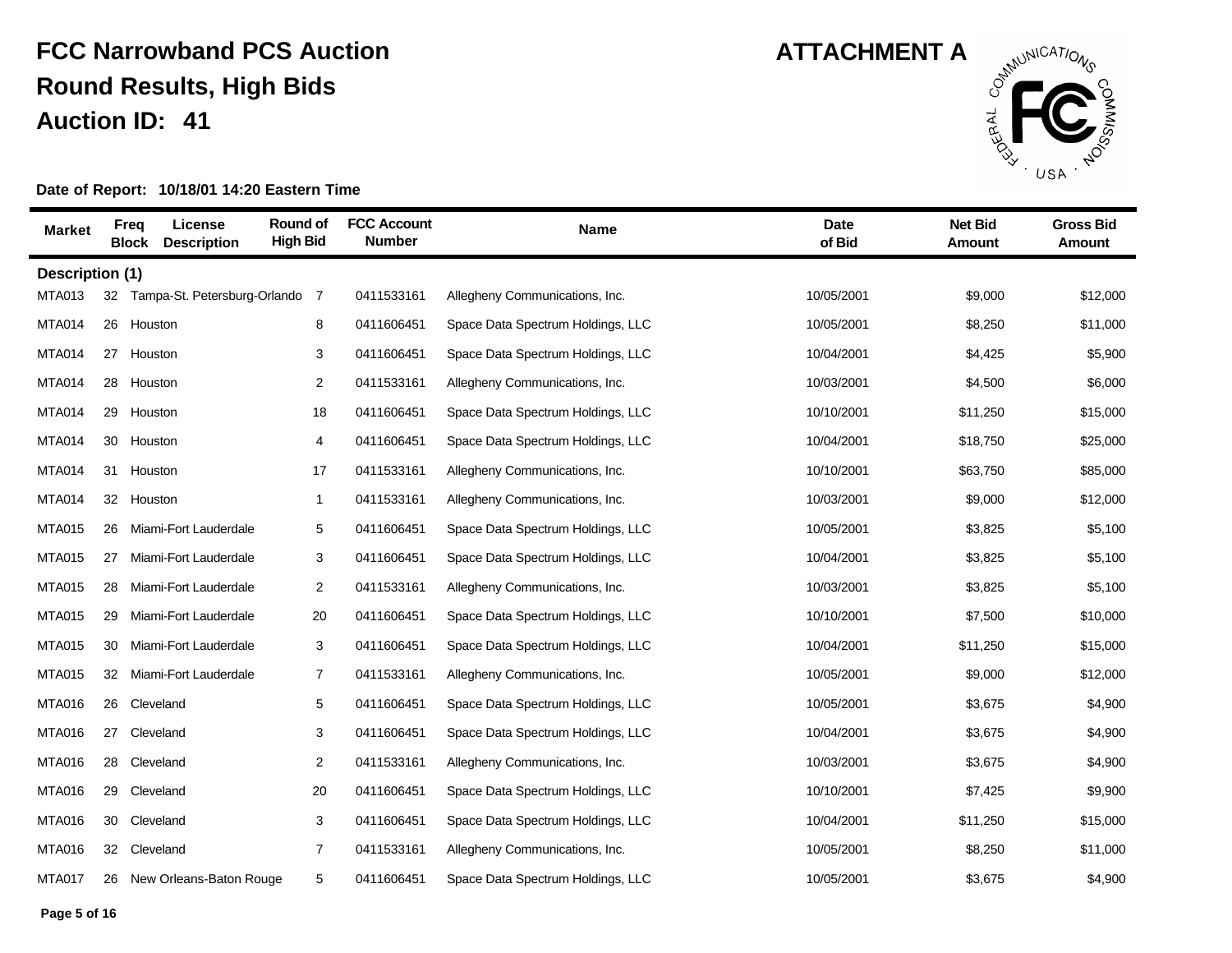

| <b>Market</b>   |    | License<br><b>Freq</b><br><b>Description</b><br><b>Block</b> | Round of<br><b>High Bid</b> | <b>FCC Account</b><br><b>Number</b> | <b>Name</b>                       | <b>Date</b><br>of Bid | <b>Net Bid</b><br>Amount | <b>Gross Bid</b><br>Amount |
|-----------------|----|--------------------------------------------------------------|-----------------------------|-------------------------------------|-----------------------------------|-----------------------|--------------------------|----------------------------|
| Description (1) |    |                                                              |                             |                                     |                                   |                       |                          |                            |
| <b>MTA017</b>   | 27 | New Orleans-Baton Rouge                                      | 22                          | 0411606451                          | Space Data Spectrum Holdings, LLC | 10/12/2001            | \$5,025                  | \$6,700                    |
| <b>MTA017</b>   | 28 | New Orleans-Baton Rouge                                      | 35                          | 0411533161                          | Allegheny Communications, Inc.    | 10/15/2001            | \$6,900                  | \$9,200                    |
| MTA017          | 29 | New Orleans-Baton Rouge                                      | 20                          | 0411606451                          | Space Data Spectrum Holdings, LLC | 10/10/2001            | \$7,425                  | \$9,900                    |
| <b>MTA017</b>   | 30 | New Orleans-Baton Rouge                                      | 3                           | 0411606451                          | Space Data Spectrum Holdings, LLC | 10/04/2001            | \$11,250                 | \$15,000                   |
| <b>MTA017</b>   | 32 | New Orleans-Baton Rouge                                      | 7                           | 0411533161                          | Allegheny Communications, Inc.    | 10/05/2001            | \$8,250                  | \$11,000                   |
| <b>MTA018</b>   | 26 | Cincinnati-Dayton                                            | 5                           | 0411606451                          | Space Data Spectrum Holdings, LLC | 10/05/2001            | \$3,525                  | \$4,700                    |
| <b>MTA018</b>   | 27 | Cincinnati-Dayton                                            | 3                           | 0411606451                          | Space Data Spectrum Holdings, LLC | 10/04/2001            | \$3,525                  | \$4,700                    |
| <b>MTA018</b>   | 28 | Cincinnati-Dayton                                            | $\overline{2}$              | 0411533161                          | Allegheny Communications, Inc.    | 10/03/2001            | \$3,525                  | \$4,700                    |
| <b>MTA018</b>   | 29 | Cincinnati-Dayton                                            | 20                          | 0411606451                          | Space Data Spectrum Holdings, LLC | 10/10/2001            | \$7,050                  | \$9,400                    |
| <b>MTA018</b>   | 30 | Cincinnati-Dayton                                            | 3                           | 0411606451                          | Space Data Spectrum Holdings, LLC | 10/04/2001            | \$10,500                 | \$14,000                   |
| <b>MTA018</b>   | 32 | Cincinnati-Dayton                                            | 7                           | 0411533161                          | Allegheny Communications, Inc.    | 10/05/2001            | \$8,250                  | \$11,000                   |
| <b>MTA019</b>   | 26 | St. Louis                                                    | $\sqrt{5}$                  | 0411606451                          | Space Data Spectrum Holdings, LLC | 10/05/2001            | \$3,525                  | \$4,700                    |
| <b>MTA019</b>   | 27 | St. Louis                                                    | 3                           | 0411606451                          | Space Data Spectrum Holdings, LLC | 10/04/2001            | \$3,525                  | \$4,700                    |
| <b>MTA019</b>   | 28 | St. Louis                                                    | 40                          | 0411957476                          | Scott C. MacIntyre                | 10/16/2001            | \$7,575                  | \$10,100                   |
| <b>MTA019</b>   | 29 | St. Louis                                                    | 20                          | 0411606451                          | Space Data Spectrum Holdings, LLC | 10/10/2001            | \$6,975                  | \$9,300                    |
| <b>MTA019</b>   | 30 | St. Louis                                                    | 3                           | 0411606451                          | Space Data Spectrum Holdings, LLC | 10/04/2001            | \$10,500                 | \$14,000                   |
| <b>MTA019</b>   | 32 | St. Louis                                                    | $\overline{7}$              | 0411533161                          | Allegheny Communications, Inc.    | 10/05/2001            | \$7,500                  | \$10,000                   |
| <b>MTA020</b>   | 26 | Milwaukee                                                    | 8                           | 0411606451                          | Space Data Spectrum Holdings, LLC | 10/05/2001            | \$7,275                  | \$9,700                    |
| <b>MTA020</b>   | 27 | Milwaukee                                                    | 3                           | 0411606451                          | Space Data Spectrum Holdings, LLC | 10/04/2001            | \$3,825                  | \$5,100                    |
| <b>MTA020</b>   | 28 | Milwaukee                                                    | 2                           | 0411533161                          | Allegheny Communications, Inc.    | 10/03/2001            | \$3,900                  | \$5,200                    |
| <b>MTA020</b>   | 29 | Milwaukee                                                    | 18                          | 0411606451                          | Space Data Spectrum Holdings, LLC | 10/10/2001            | \$7,500                  | \$10,000                   |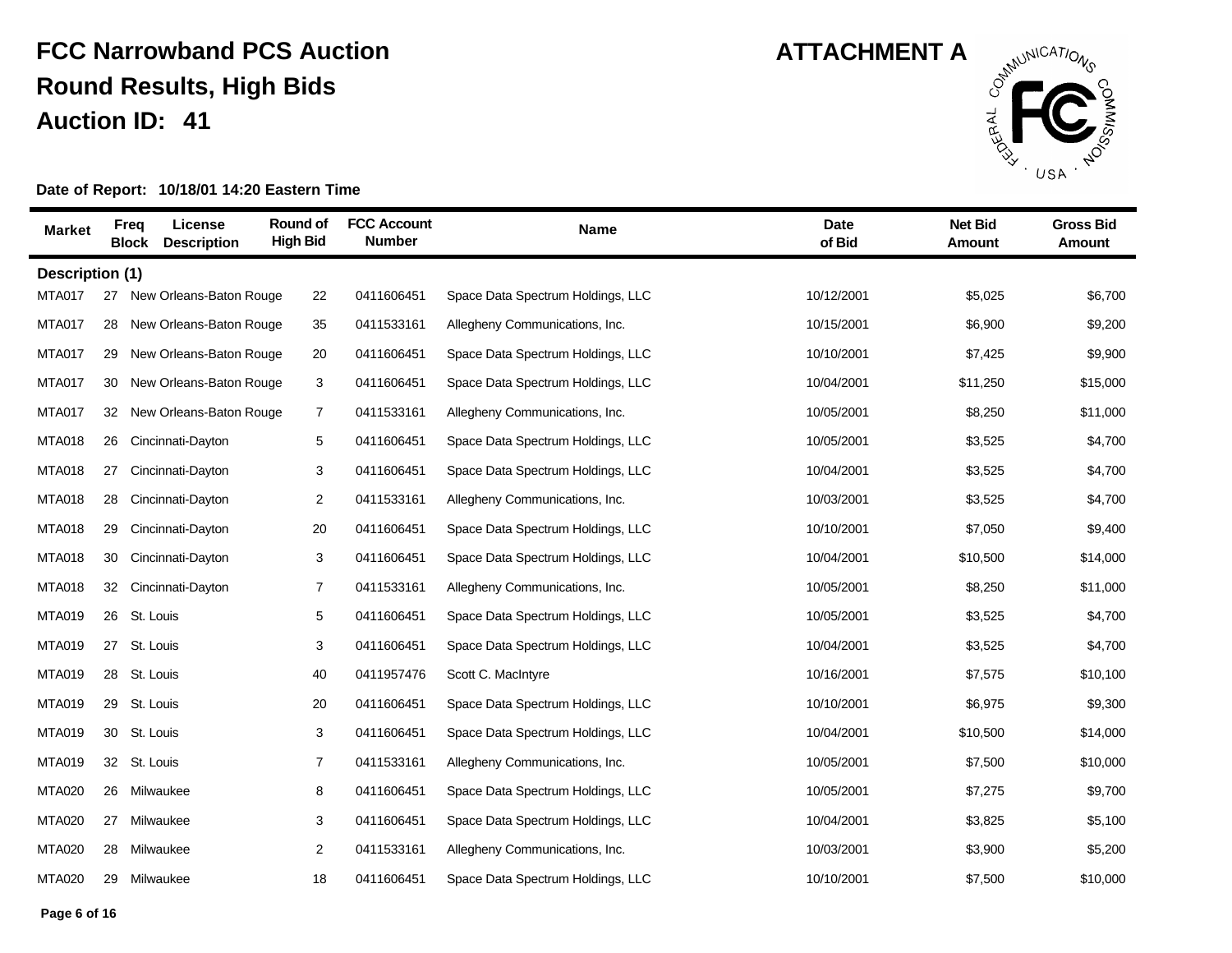

| <b>Market</b>   | <b>Freq</b><br><b>Block</b> | License<br><b>Description</b> | Round of<br><b>High Bid</b> | <b>FCC Account</b><br><b>Number</b> | <b>Name</b>                         | <b>Date</b><br>of Bid | <b>Net Bid</b><br>Amount | <b>Gross Bid</b><br>Amount |
|-----------------|-----------------------------|-------------------------------|-----------------------------|-------------------------------------|-------------------------------------|-----------------------|--------------------------|----------------------------|
| Description (1) |                             |                               |                             |                                     |                                     |                       |                          |                            |
| <b>MTA020</b>   | 30                          | Milwaukee                     | 4                           | 0411606451                          | Space Data Spectrum Holdings, LLC   | 10/04/2001            | \$17,250                 | \$23,000                   |
| <b>MTA020</b>   | 31                          | Milwaukee                     | 17                          | 0411533161                          | Allegheny Communications, Inc.      | 10/10/2001            | \$54,000                 | \$72,000                   |
| <b>MTA020</b>   | 32                          | Milwaukee                     | $\mathbf{1}$                | 0411533161                          | Allegheny Communications, Inc.      | 10/03/2001            | \$7,500                  | \$10,000                   |
| <b>MTA021</b>   | 26                          | Pittsburgh                    | 5                           | 0411606451                          | Space Data Spectrum Holdings, LLC   | 10/05/2001            | \$3,075                  | \$4,100                    |
| <b>MTA021</b>   | 27                          | Pittsburgh                    | 3                           | 0411606451                          | Space Data Spectrum Holdings, LLC   | 10/04/2001            | \$3,075                  | \$4,100                    |
| <b>MTA021</b>   | 28                          | Pittsburgh                    | 2                           | 0411533161                          | Allegheny Communications, Inc.      | 10/03/2001            | \$3,075                  | \$4,100                    |
| <b>MTA021</b>   | 29                          | Pittsburgh                    | 36                          | 0411606451                          | Space Data Spectrum Holdings, LLC   | 10/15/2001            | \$42,000                 | \$56,000                   |
| <b>MTA021</b>   | 30                          | Pittsburgh                    | 3                           | 0411606451                          | Space Data Spectrum Holdings, LLC   | 10/04/2001            | \$9,000                  | \$12,000                   |
| <b>MTA021</b>   | 31                          | Pittsburgh                    | 12                          | 0411606451                          | Space Data Spectrum Holdings, LLC   | 10/09/2001            | \$12,000                 | \$16,000                   |
| <b>MTA021</b>   | 32                          | Pittsburgh                    | $\overline{7}$              | 0411533161                          | Allegheny Communications, Inc.      | 10/05/2001            | \$6,900                  | \$9,200                    |
| <b>MTA022</b>   | 26                          | Denver                        | 44                          | 0411606451                          | Space Data Spectrum Holdings, LLC   | 10/16/2001            | \$33,750                 | \$45,000                   |
| <b>MTA022</b>   | 27                          | Denver                        | 44                          | 0411606451                          | Space Data Spectrum Holdings, LLC   | 10/16/2001            | \$40,500                 | \$54,000                   |
| <b>MTA022</b>   | 28                          | Denver                        | 39                          | 0411533161                          | Allegheny Communications, Inc.      | 10/16/2001            | \$69,000                 | \$92,000                   |
| <b>MTA022</b>   | 29                          | Denver                        | 46                          | 0411957476                          | Scott C. MacIntyre                  | 10/16/2001            | \$6,750                  | \$9,000                    |
| <b>MTA022</b>   | 30                          | Denver                        | 3                           | 0411606451                          | Space Data Spectrum Holdings, LLC   | 10/04/2001            | \$9,000                  | \$12,000                   |
| <b>MTA022</b>   | 31                          | Denver                        | 39                          | 0411606451                          | Space Data Spectrum Holdings, LLC   | 10/16/2001            | \$13,800                 | \$18,400                   |
| <b>MTA022</b>   | 32                          | Denver                        | 42                          | 0411957476                          | Scott C. MacIntyre                  | 10/16/2001            | \$26,250                 | \$35,000                   |
| <b>MTA023</b>   | 26                          | Richmond-Norfolk              | 9                           | 0411606451                          | Space Data Spectrum Holdings, LLC   | 10/09/2001            | \$3,300                  | \$4,400                    |
| <b>MTA023</b>   | 27                          | Richmond-Norfolk              | 10                          | 0411500167                          | AQUIS WIRELESS COMMUNICATIONS, INC. | 10/09/2001            | \$4,400                  | \$4,400                    |
| <b>MTA023</b>   | 28                          | Richmond-Norfolk              | $\overline{2}$              | 0411533161                          | Allegheny Communications, Inc.      | 10/03/2001            | \$2,850                  | \$3,800                    |
| <b>MTA023</b>   | 29                          | Richmond-Norfolk              | 20                          | 0411606451                          | Space Data Spectrum Holdings, LLC   | 10/10/2001            | \$5,775                  | \$7,700                    |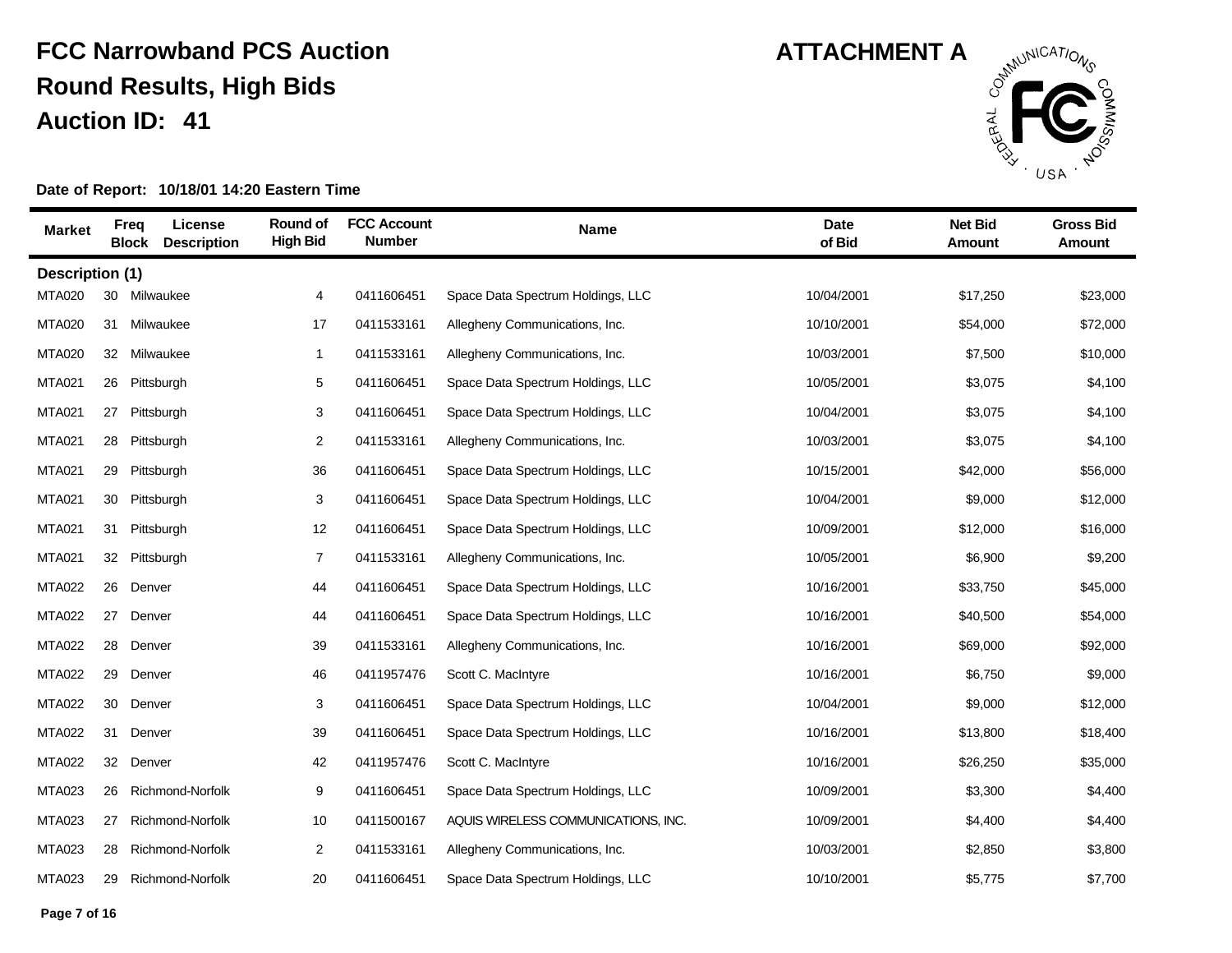

| <b>Market</b>   | Freg<br><b>Block</b> | License<br><b>Description</b>  | Round of<br><b>High Bid</b> | <b>FCC Account</b><br><b>Number</b> | <b>Name</b>                       | <b>Date</b><br>of Bid | <b>Net Bid</b><br>Amount | <b>Gross Bid</b><br><b>Amount</b> |
|-----------------|----------------------|--------------------------------|-----------------------------|-------------------------------------|-----------------------------------|-----------------------|--------------------------|-----------------------------------|
| Description (1) |                      |                                |                             |                                     |                                   |                       |                          |                                   |
| <b>MTA023</b>   | 30                   | Richmond-Norfolk               | 3                           | 0411606451                          | Space Data Spectrum Holdings, LLC | 10/04/2001            | \$9,000                  | \$12,000                          |
| <b>MTA023</b>   | 31                   | Richmond-Norfolk               | 7                           | 0411606451                          | Space Data Spectrum Holdings, LLC | 10/05/2001            | \$11,250                 | \$15,000                          |
| <b>MTA023</b>   | 32                   | Richmond-Norfolk               | 7                           | 0411533161                          | Allegheny Communications, Inc.    | 10/05/2001            | \$6,525                  | \$8,700                           |
| <b>MTA024</b>   | 26                   | Seattle (Excluding Alaska)     | 5                           | 0411606451                          | Space Data Spectrum Holdings, LLC | 10/05/2001            | \$2,850                  | \$3,800                           |
| <b>MTA024</b>   | 27                   | Seattle (Excluding Alaska)     | 41                          | 0411606451                          | Space Data Spectrum Holdings, LLC | 10/16/2001            | \$2,850                  | \$3,800                           |
| <b>MTA024</b>   | 28                   | Seattle (Excluding Alaska)     | 28                          | 0411533161                          | Allegheny Communications, Inc.    | 10/12/2001            | \$8,250                  | \$11,000                          |
| <b>MTA024</b>   | 29                   | Seattle (Excluding Alaska)     | 20                          | 0411606451                          | Space Data Spectrum Holdings, LLC | 10/10/2001            | \$5,775                  | \$7,700                           |
| <b>MTA024</b>   | 30                   | Seattle (Excluding Alaska)     | 3                           | 0411606451                          | Space Data Spectrum Holdings, LLC | 10/04/2001            | \$8,250                  | \$11,000                          |
| <b>MTA024</b>   | 31                   | Seattle (Excluding Alaska)     | 24                          | 0411606451                          | Space Data Spectrum Holdings, LLC | 10/12/2001            | \$11,250                 | \$15,000                          |
| <b>MTA024</b>   | 32                   | Seattle (Excluding Alaska)     | 7                           | 0411533161                          | Allegheny Communications, Inc.    | 10/05/2001            | \$6,450                  | \$8,600                           |
| <b>MTA025</b>   | 26                   | Puerto Rico-U.S. Virgin Island | 5                           | 0411606451                          | Space Data Spectrum Holdings, LLC | 10/05/2001            | \$2,700                  | \$3,600                           |
| <b>MTA025</b>   | 27                   | Puerto Rico-U.S. Virgin Island | 3                           | 0411606451                          | Space Data Spectrum Holdings, LLC | 10/04/2001            | \$2,700                  | \$3,600                           |
| <b>MTA025</b>   | 28                   | Puerto Rico-U.S. Virgin Island | 2                           | 0411533161                          | Allegheny Communications, Inc.    | 10/03/2001            | \$2,700                  | \$3,600                           |
| <b>MTA025</b>   | 29                   | Puerto Rico-U.S. Virgin Island | 20                          | 0411606451                          | Space Data Spectrum Holdings, LLC | 10/10/2001            | \$5,400                  | \$7,200                           |
| <b>MTA025</b>   | 30                   | Puerto Rico-U.S. Virgin Island | 3                           | 0411606451                          | Space Data Spectrum Holdings, LLC | 10/04/2001            | \$8,250                  | \$11,000                          |
| <b>MTA025</b>   | 32                   | Puerto Rico-U.S. Virgin Island | 7                           | 0411533161                          | Allegheny Communications, Inc.    | 10/05/2001            | \$6,150                  | \$8,200                           |
| <b>MTA026</b>   | 26                   | Louisville-Lexington-Evansvill | 5                           | 0411606451                          | Space Data Spectrum Holdings, LLC | 10/05/2001            | \$2,700                  | \$3,600                           |
| <b>MTA026</b>   | 27                   | Louisville-Lexington-Evansvill | 3                           | 0411606451                          | Space Data Spectrum Holdings, LLC | 10/04/2001            | \$2,700                  | \$3,600                           |
| <b>MTA026</b>   | 28                   | Louisville-Lexington-Evansvill | 2                           | 0411533161                          | Allegheny Communications, Inc.    | 10/03/2001            | \$2,700                  | \$3,600                           |
| <b>MTA026</b>   | 29                   | Louisville-Lexington-Evansvill | 20                          | 0411606451                          | Space Data Spectrum Holdings, LLC | 10/10/2001            | \$5,325                  | \$7,100                           |
| <b>MTA026</b>   | 30                   | Louisville-Lexington-Evansvill | 3                           | 0411606451                          | Space Data Spectrum Holdings, LLC | 10/04/2001            | \$8,250                  | \$11,000                          |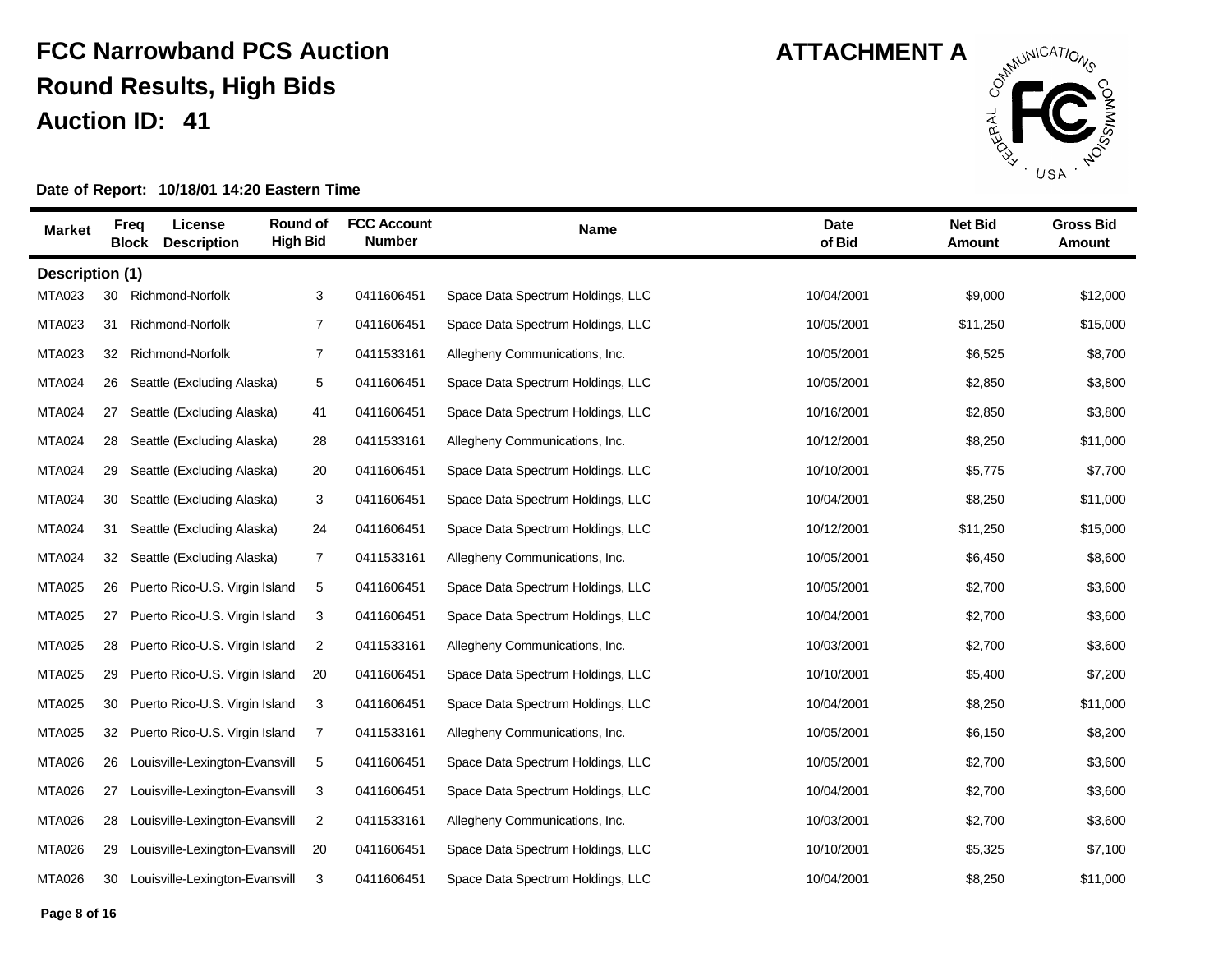

| <b>Market</b>   | <b>Freq</b> | License<br><b>Description</b><br><b>Block</b> | Round of<br><b>High Bid</b> | <b>FCC Account</b><br><b>Number</b> | <b>Name</b>                       | <b>Date</b><br>of Bid | <b>Net Bid</b><br>Amount | <b>Gross Bid</b><br>Amount |
|-----------------|-------------|-----------------------------------------------|-----------------------------|-------------------------------------|-----------------------------------|-----------------------|--------------------------|----------------------------|
| Description (1) |             |                                               |                             |                                     |                                   |                       |                          |                            |
| <b>MTA026</b>   | 32          | Louisville-Lexington-Evansvill                | 7                           | 0411533161                          | Allegheny Communications, Inc.    | 10/05/2001            | \$6,000                  | \$8,000                    |
| <b>MTA027</b>   | 26          | Phoenix                                       | 20                          | 0411606451                          | Space Data Spectrum Holdings, LLC | 10/10/2001            | \$8,250                  | \$11,000                   |
| <b>MTA027</b>   | 27          | Phoenix                                       | 9                           | 0411606451                          | Space Data Spectrum Holdings, LLC | 10/09/2001            | \$5,700                  | \$7,600                    |
| <b>MTA027</b>   | 28          | Phoenix                                       | 20                          | 0411533161                          | Allegheny Communications, Inc.    | 10/10/2001            | \$9,750                  | \$13,000                   |
| <b>MTA027</b>   | 29          | Phoenix                                       | 20                          | 0411606451                          | Space Data Spectrum Holdings, LLC | 10/10/2001            | \$5,250                  | \$7,000                    |
| <b>MTA027</b>   | 30          | Phoenix                                       | 3                           | 0411606451                          | Space Data Spectrum Holdings, LLC | 10/04/2001            | \$8,250                  | \$11,000                   |
| <b>MTA027</b>   | 32          | Phoenix                                       | $\overline{7}$              | 0411533161                          | Allegheny Communications, Inc.    | 10/05/2001            | \$5,925                  | \$7,900                    |
| <b>MTA028</b>   | 26          | Memphis-Jackson                               | 5                           | 0411606451                          | Space Data Spectrum Holdings, LLC | 10/05/2001            | \$2,625                  | \$3,500                    |
| <b>MTA028</b>   | 27          | Memphis-Jackson                               | 3                           | 0411606451                          | Space Data Spectrum Holdings, LLC | 10/04/2001            | \$2,625                  | \$3,500                    |
| <b>MTA028</b>   | 28          | Memphis-Jackson                               | 16                          | 0411533161                          | Allegheny Communications, Inc.    | 10/10/2001            | \$17,250                 | \$23,000                   |
| <b>MTA028</b>   | 29          | Memphis-Jackson                               | 20                          | 0411606451                          | Space Data Spectrum Holdings, LLC | 10/10/2001            | \$5,175                  | \$6,900                    |
| <b>MTA028</b>   | 30          | Memphis-Jackson                               | 3                           | 0411606451                          | Space Data Spectrum Holdings, LLC | 10/04/2001            | \$7,500                  | \$10,000                   |
| <b>MTA028</b>   | 32          | Memphis-Jackson                               | $\overline{7}$              | 0411533161                          | Allegheny Communications, Inc.    | 10/05/2001            | \$5,850                  | \$7,800                    |
| <b>MTA029</b>   | 26          | Birmingham                                    | 5                           | 0411606451                          | Space Data Spectrum Holdings, LLC | 10/05/2001            | \$2,400                  | \$3,200                    |
| <b>MTA029</b>   | 27          | Birmingham                                    | 3                           | 0411606451                          | Space Data Spectrum Holdings, LLC | 10/04/2001            | \$2,400                  | \$3,200                    |
| <b>MTA029</b>   | 28          | Birmingham                                    | $\overline{2}$              | 0411533161                          | Allegheny Communications, Inc.    | 10/03/2001            | \$2,400                  | \$3,200                    |
| <b>MTA029</b>   | 29          | Birmingham                                    | 20                          | 0411606451                          | Space Data Spectrum Holdings, LLC | 10/10/2001            | \$4,875                  | \$6,500                    |
| <b>MTA029</b>   | 30          | Birmingham                                    | 3                           | 0411606451                          | Space Data Spectrum Holdings, LLC | 10/04/2001            | \$7,275                  | \$9,700                    |
| <b>MTA029</b>   | 32          | Birmingham                                    | 7                           | 0411533161                          | Allegheny Communications, Inc.    | 10/05/2001            | \$5,475                  | \$7,300                    |
| <b>MTA030</b>   | 26          | Portland                                      | 5                           | 0411606451                          | Space Data Spectrum Holdings, LLC | 10/05/2001            | \$2,325                  | \$3,100                    |
| <b>MTA030</b>   | 27          | Portland                                      | 3                           | 0411606451                          | Space Data Spectrum Holdings, LLC | 10/04/2001            | \$2,325                  | \$3,100                    |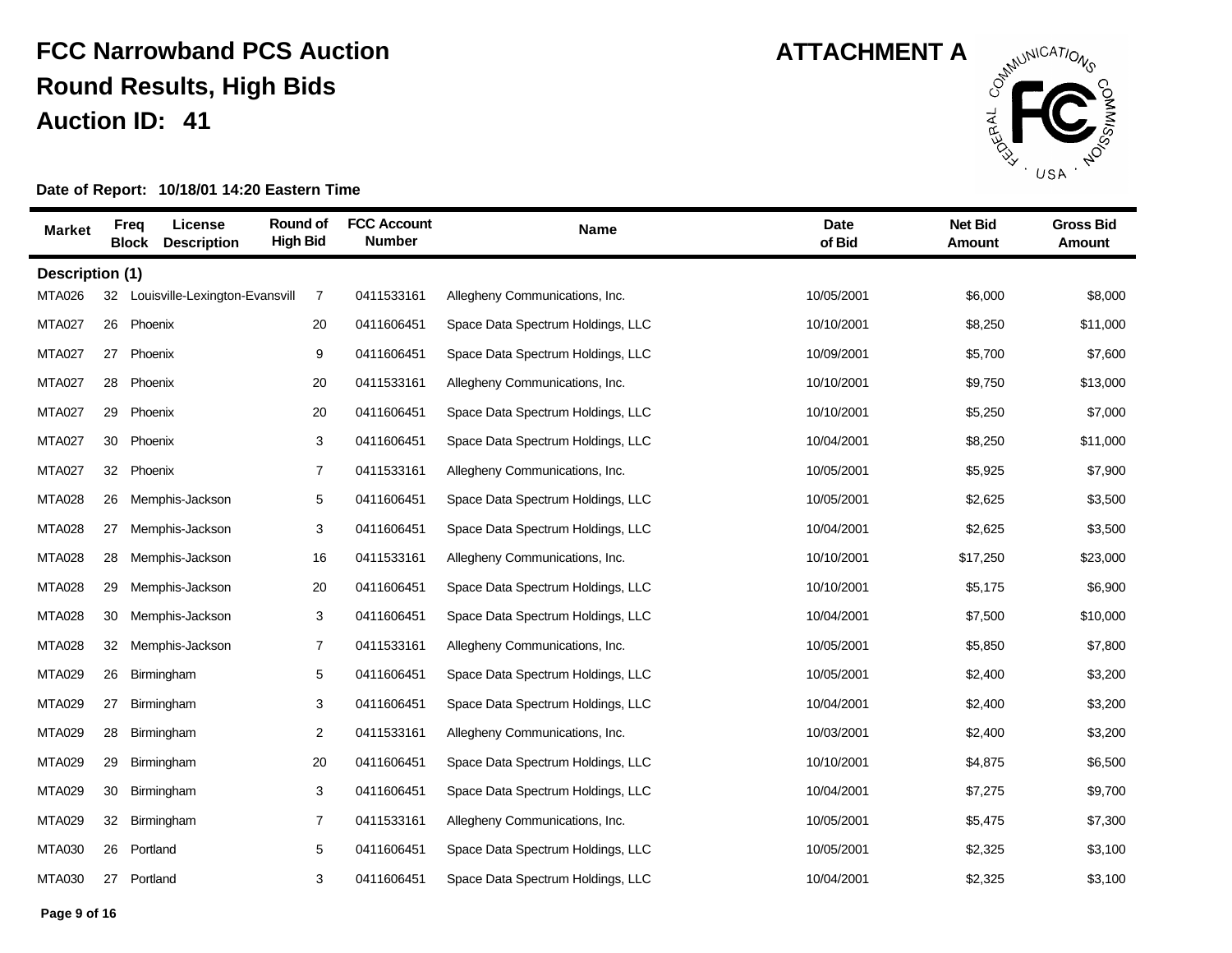

| <b>Market</b>   |    | License<br><b>Freq</b><br><b>Description</b><br><b>Block</b> | Round of<br><b>High Bid</b> | <b>FCC Account</b><br><b>Number</b> | Name                              | <b>Date</b><br>of Bid | <b>Net Bid</b><br>Amount | <b>Gross Bid</b><br><b>Amount</b> |
|-----------------|----|--------------------------------------------------------------|-----------------------------|-------------------------------------|-----------------------------------|-----------------------|--------------------------|-----------------------------------|
| Description (1) |    |                                                              |                             |                                     |                                   |                       |                          |                                   |
| <b>MTA030</b>   | 28 | Portland                                                     | 2                           | 0411533161                          | Allegheny Communications, Inc.    | 10/03/2001            | \$2,325                  | \$3,100                           |
| <b>MTA030</b>   | 29 | Portland                                                     | 20                          | 0411606451                          | Space Data Spectrum Holdings, LLC | 10/10/2001            | \$5,261                  | \$7,015                           |
| <b>MTA030</b>   | 30 | Portland                                                     | 3                           | 0411606451                          | Space Data Spectrum Holdings, LLC | 10/04/2001            | \$6,900                  | \$9,200                           |
| <b>MTA030</b>   |    | 32 Portland                                                  | $\overline{7}$              | 0411533161                          | Allegheny Communications, Inc.    | 10/05/2001            | \$5,175                  | \$6,900                           |
| <b>MTA031</b>   | 26 | Indianapolis                                                 | 5                           | 0411606451                          | Space Data Spectrum Holdings, LLC | 10/05/2001            | \$2,250                  | \$3,000                           |
| <b>MTA031</b>   | 27 | Indianapolis                                                 | 3                           | 0411606451                          | Space Data Spectrum Holdings, LLC | 10/04/2001            | \$2,250                  | \$3,000                           |
| <b>MTA031</b>   | 28 | Indianapolis                                                 | 2                           | 0411533161                          | Allegheny Communications, Inc.    | 10/03/2001            | \$2,250                  | \$3,000                           |
| <b>MTA031</b>   | 29 | Indianapolis                                                 | 20                          | 0411606451                          | Space Data Spectrum Holdings, LLC | 10/10/2001            | \$4,500                  | \$6,000                           |
| <b>MTA031</b>   | 30 | Indianapolis                                                 | 3                           | 0411606451                          | Space Data Spectrum Holdings, LLC | 10/04/2001            | \$6,825                  | \$9,100                           |
| <b>MTA031</b>   | 32 | Indianapolis                                                 | 7                           | 0411533161                          | Allegheny Communications, Inc.    | 10/05/2001            | \$5,100                  | \$6,800                           |
| <b>MTA032</b>   | 26 | Des Moines-Quad Cities                                       | 5                           | 0411606451                          | Space Data Spectrum Holdings, LLC | 10/05/2001            | \$2,250                  | \$3,000                           |
| <b>MTA032</b>   | 27 | Des Moines-Quad Cities                                       | 3                           | 0411606451                          | Space Data Spectrum Holdings, LLC | 10/04/2001            | \$2,250                  | \$3,000                           |
| <b>MTA032</b>   | 28 | Des Moines-Quad Cities                                       | $\overline{2}$              | 0411533161                          | Allegheny Communications, Inc.    | 10/03/2001            | \$2,250                  | \$3,000                           |
| <b>MTA032</b>   | 29 | Des Moines-Quad Cities                                       | 20                          | 0411606451                          | Space Data Spectrum Holdings, LLC | 10/10/2001            | \$4,500                  | \$6,000                           |
| <b>MTA032</b>   | 30 | Des Moines-Quad Cities                                       | 3                           | 0411606451                          | Space Data Spectrum Holdings, LLC | 10/04/2001            | \$6,750                  | \$9,000                           |
| <b>MTA032</b>   | 32 | Des Moines-Quad Cities                                       | $\overline{7}$              | 0411533161                          | Allegheny Communications, Inc.    | 10/05/2001            | \$5,100                  | \$6,800                           |
| <b>MTA033</b>   | 26 | San Antonio                                                  | 16                          | 0411606451                          | Space Data Spectrum Holdings, LLC | 10/10/2001            | \$6,750                  | \$9,000                           |
| <b>MTA033</b>   | 27 | San Antonio                                                  | 18                          | 0411606451                          | Space Data Spectrum Holdings, LLC | 10/10/2001            | \$3,525                  | \$4,700                           |
| <b>MTA033</b>   | 28 | San Antonio                                                  | $\overline{2}$              | 0411533161                          | Allegheny Communications, Inc.    | 10/03/2001            | \$2,625                  | \$3,500                           |
| <b>MTA033</b>   | 29 | San Antonio                                                  | 18                          | 0411606451                          | Space Data Spectrum Holdings, LLC | 10/10/2001            | \$9,750                  | \$13,000                          |
| <b>MTA033</b>   |    | 30 San Antonio                                               | 4                           | 0411606451                          | Space Data Spectrum Holdings, LLC | 10/04/2001            | \$10,500                 | \$14,000                          |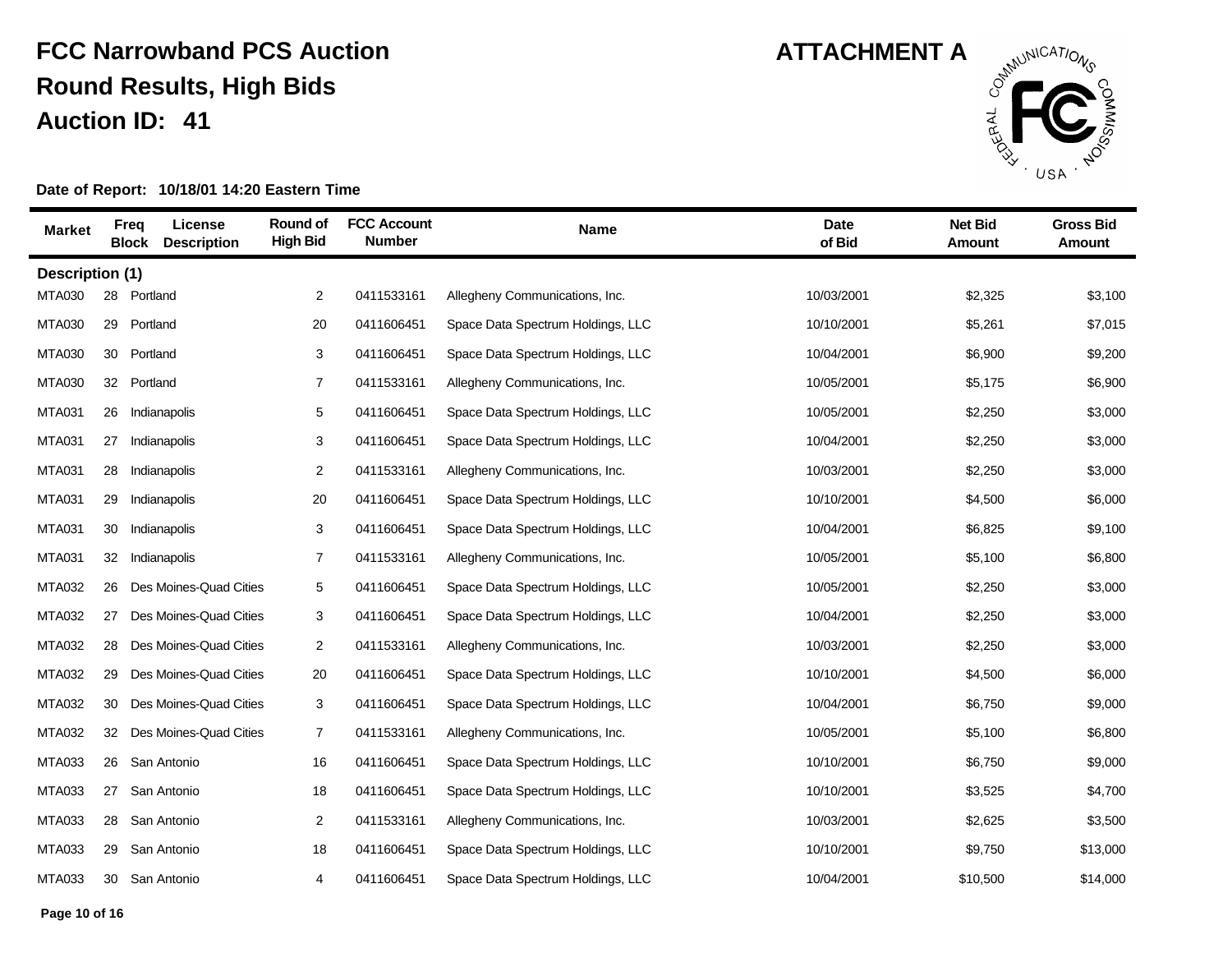

| <b>Market</b>   | <b>Freq</b><br><b>Block</b> | License<br><b>Description</b> | <b>Round of</b><br><b>High Bid</b> | <b>FCC Account</b><br><b>Number</b> | <b>Name</b>                       | <b>Date</b><br>of Bid | <b>Net Bid</b><br><b>Amount</b> | <b>Gross Bid</b><br><b>Amount</b> |
|-----------------|-----------------------------|-------------------------------|------------------------------------|-------------------------------------|-----------------------------------|-----------------------|---------------------------------|-----------------------------------|
| Description (1) |                             |                               |                                    |                                     |                                   |                       |                                 |                                   |
| <b>MTA033</b>   | 31                          | San Antonio                   | 17                                 | 0411533161                          | Allegheny Communications, Inc.    | 10/10/2001            | \$37,500                        | \$50,000                          |
| <b>MTA033</b>   |                             | 32 San Antonio                | $\mathbf{1}$                       | 0411533161                          | Allegheny Communications, Inc.    | 10/03/2001            | \$5,025                         | \$6,700                           |
| <b>MTA034</b>   | 26                          | <b>Kansas City</b>            | 5                                  | 0411606451                          | Space Data Spectrum Holdings, LLC | 10/05/2001            | \$2,175                         | \$2,900                           |
| <b>MTA034</b>   | 27                          | <b>Kansas City</b>            | 3                                  | 0411606451                          | Space Data Spectrum Holdings, LLC | 10/04/2001            | \$2,175                         | \$2,900                           |
| <b>MTA034</b>   | 28                          | <b>Kansas City</b>            | 2                                  | 0411533161                          | Allegheny Communications, Inc.    | 10/03/2001            | \$2,175                         | \$2,900                           |
| <b>MTA034</b>   | 29                          | <b>Kansas City</b>            | 20                                 | 0411606451                          | Space Data Spectrum Holdings, LLC | 10/10/2001            | \$4,350                         | \$5,800                           |
| <b>MTA034</b>   | 30                          | <b>Kansas City</b>            | 3                                  | 0411606451                          | Space Data Spectrum Holdings, LLC | 10/04/2001            | \$6,525                         | \$8,700                           |
| <b>MTA034</b>   | 32                          | <b>Kansas City</b>            | $\overline{7}$                     | 0411533161                          | Allegheny Communications, Inc.    | 10/05/2001            | \$4,950                         | \$6,600                           |
| <b>MTA035</b>   | 26                          | <b>Buffalo-Rochester</b>      | 5                                  | 0411606451                          | Space Data Spectrum Holdings, LLC | 10/05/2001            | \$2,100                         | \$2,800                           |
| <b>MTA035</b>   | 27                          | <b>Buffalo-Rochester</b>      | 3                                  | 0411606451                          | Space Data Spectrum Holdings, LLC | 10/04/2001            | \$2,100                         | \$2,800                           |
| <b>MTA035</b>   | 28                          | <b>Buffalo-Rochester</b>      | $\overline{2}$                     | 0411533161                          | Allegheny Communications, Inc.    | 10/03/2001            | \$2,100                         | \$2,800                           |
| <b>MTA035</b>   | 29                          | <b>Buffalo-Rochester</b>      | 20                                 | 0411606451                          | Space Data Spectrum Holdings, LLC | 10/10/2001            | \$4,200                         | \$5,600                           |
| <b>MTA035</b>   | 30                          | <b>Buffalo-Rochester</b>      | 3                                  | 0411606451                          | Space Data Spectrum Holdings, LLC | 10/04/2001            | \$6,225                         | \$8,300                           |
| <b>MTA035</b>   | 32                          | <b>Buffalo-Rochester</b>      | $\overline{7}$                     | 0411533161                          | Allegheny Communications, Inc.    | 10/05/2001            | \$4,650                         | \$6,200                           |
| <b>MTA036</b>   | 26                          | <b>Salt Lake City</b>         | 20                                 | 0411606451                          | Space Data Spectrum Holdings, LLC | 10/10/2001            | \$3,150                         | \$4,200                           |
| <b>MTA036</b>   | 27                          | <b>Salt Lake City</b>         | 18                                 | 0411606451                          | Space Data Spectrum Holdings, LLC | 10/10/2001            | \$2,700                         | \$3,600                           |
| <b>MTA036</b>   | 28                          | Salt Lake City                | 40                                 | 0411957476                          | Scott C. MacIntyre                | 10/16/2001            | \$6,225                         | \$8,300                           |
| <b>MTA036</b>   | 29                          | Salt Lake City                | 20                                 | 0411606451                          | Space Data Spectrum Holdings, LLC | 10/10/2001            | \$3,825                         | \$5,100                           |
| <b>MTA036</b>   | 30                          | <b>Salt Lake City</b>         | 3                                  | 0411606451                          | Space Data Spectrum Holdings, LLC | 10/04/2001            | \$5,775                         | \$7,700                           |
| <b>MTA036</b>   | 32                          | Salt Lake City                | 7                                  | 0411533161                          | Allegheny Communications, Inc.    | 10/05/2001            | \$4,350                         | \$5,800                           |
| <b>MTA037</b>   | 26                          | Jacksonville                  | 5                                  | 0411606451                          | Space Data Spectrum Holdings, LLC | 10/05/2001            | \$1,725                         | \$2,300                           |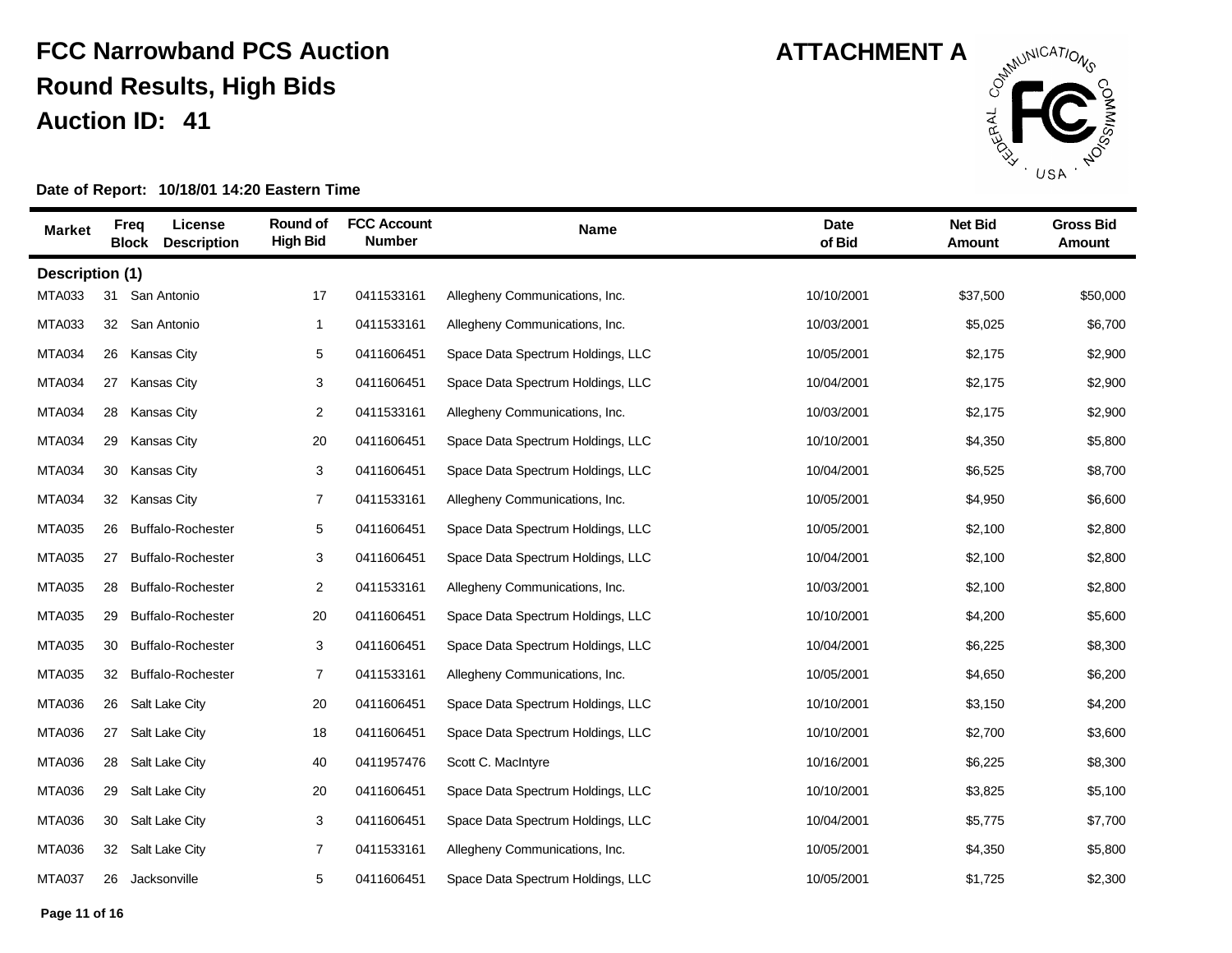

| <b>Market</b>          | <b>Freq</b><br><b>Block</b> | License<br><b>Description</b> | Round of<br><b>High Bid</b> | <b>FCC Account</b><br><b>Number</b> | <b>Name</b>                       | <b>Date</b><br>of Bid | <b>Net Bid</b><br>Amount | <b>Gross Bid</b><br><b>Amount</b> |
|------------------------|-----------------------------|-------------------------------|-----------------------------|-------------------------------------|-----------------------------------|-----------------------|--------------------------|-----------------------------------|
| <b>Description (1)</b> |                             |                               |                             |                                     |                                   |                       |                          |                                   |
| <b>MTA037</b>          | 27                          | Jacksonville                  | 3                           | 0411606451                          | Space Data Spectrum Holdings, LLC | 10/04/2001            | \$1,725                  | \$2,300                           |
| <b>MTA037</b>          | 28                          | Jacksonville                  | 2                           | 0411533161                          | Allegheny Communications, Inc.    | 10/03/2001            | \$1,725                  | \$2,300                           |
| <b>MTA037</b>          | 29                          | Jacksonville                  | 20                          | 0411606451                          | Space Data Spectrum Holdings, LLC | 10/10/2001            | \$3,375                  | \$4,500                           |
| <b>MTA037</b>          | 30                          | Jacksonville                  | 3                           | 0411606451                          | Space Data Spectrum Holdings, LLC | 10/04/2001            | \$5,100                  | \$6,800                           |
| <b>MTA037</b>          | 32                          | Jacksonville                  | $\overline{7}$              | 0411533161                          | Allegheny Communications, Inc.    | 10/05/2001            | \$3,825                  | \$5,100                           |
| <b>MTA038</b>          | 26                          | Columbus                      | $\,$ 5 $\,$                 | 0411606451                          | Space Data Spectrum Holdings, LLC | 10/05/2001            | \$1,575                  | \$2,100                           |
| <b>MTA038</b>          | 27                          | Columbus                      | 3                           | 0411606451                          | Space Data Spectrum Holdings, LLC | 10/04/2001            | \$1,575                  | \$2,100                           |
| <b>MTA038</b>          | 28                          | Columbus                      | $\overline{c}$              | 0411533161                          | Allegheny Communications, Inc.    | 10/03/2001            | \$1,575                  | \$2,100                           |
| <b>MTA038</b>          | 29                          | Columbus                      | 20                          | 0411606451                          | Space Data Spectrum Holdings, LLC | 10/10/2001            | \$3,225                  | \$4,300                           |
| <b>MTA038</b>          |                             | 30 Columbus                   | 3                           | 0411606451                          | Space Data Spectrum Holdings, LLC | 10/04/2001            | \$4,800                  | \$6,400                           |
| <b>MTA038</b>          |                             | 32 Columbus                   | $\overline{7}$              | 0411533161                          | Allegheny Communications, Inc.    | 10/05/2001            | \$3,600                  | \$4,800                           |
| <b>MTA039</b>          | 26                          | El Paso-Albuquerque           | 8                           | 0411606451                          | Space Data Spectrum Holdings, LLC | 10/05/2001            | \$4,425                  | \$5,900                           |
| <b>MTA039</b>          | 27                          | El Paso-Albuquerque           | 8                           | 0411606451                          | Space Data Spectrum Holdings, LLC | 10/05/2001            | \$3,675                  | \$4,900                           |
| <b>MTA039</b>          | 28                          | El Paso-Albuquerque           | 11                          | 0411533161                          | Allegheny Communications, Inc.    | 10/09/2001            | \$3,150                  | \$4,200                           |
| <b>MTA039</b>          | 29                          | El Paso-Albuquerque           | 20                          | 0411606451                          | Space Data Spectrum Holdings, LLC | 10/10/2001            | \$3,975                  | \$5,300                           |
| <b>MTA039</b>          | 30                          | El Paso-Albuquerque           | $\overline{7}$              | 0411606451                          | Space Data Spectrum Holdings, LLC | 10/05/2001            | \$10,500                 | \$14,000                          |
| <b>MTA039</b>          | 31                          | El Paso-Albuquerque           | 41                          | 0411533161                          | Allegheny Communications, Inc.    | 10/16/2001            | \$9,000                  | \$12,000                          |
| <b>MTA039</b>          | 32                          | El Paso-Albuquerque           | 16                          | 0411533161                          | Allegheny Communications, Inc.    | 10/10/2001            | \$4,575                  | \$6,100                           |
| <b>MTA040</b>          | 26                          | <b>Little Rock</b>            | 5                           | 0411606451                          | Space Data Spectrum Holdings, LLC | 10/05/2001            | \$1,575                  | \$2,100                           |
| <b>MTA040</b>          | 27                          | <b>Little Rock</b>            | 3                           | 0411606451                          | Space Data Spectrum Holdings, LLC | 10/04/2001            | \$1,575                  | \$2,100                           |
| <b>MTA040</b>          |                             | 28 Little Rock                | $\overline{c}$              | 0411533161                          | Allegheny Communications, Inc.    | 10/03/2001            | \$1,575                  | \$2,100                           |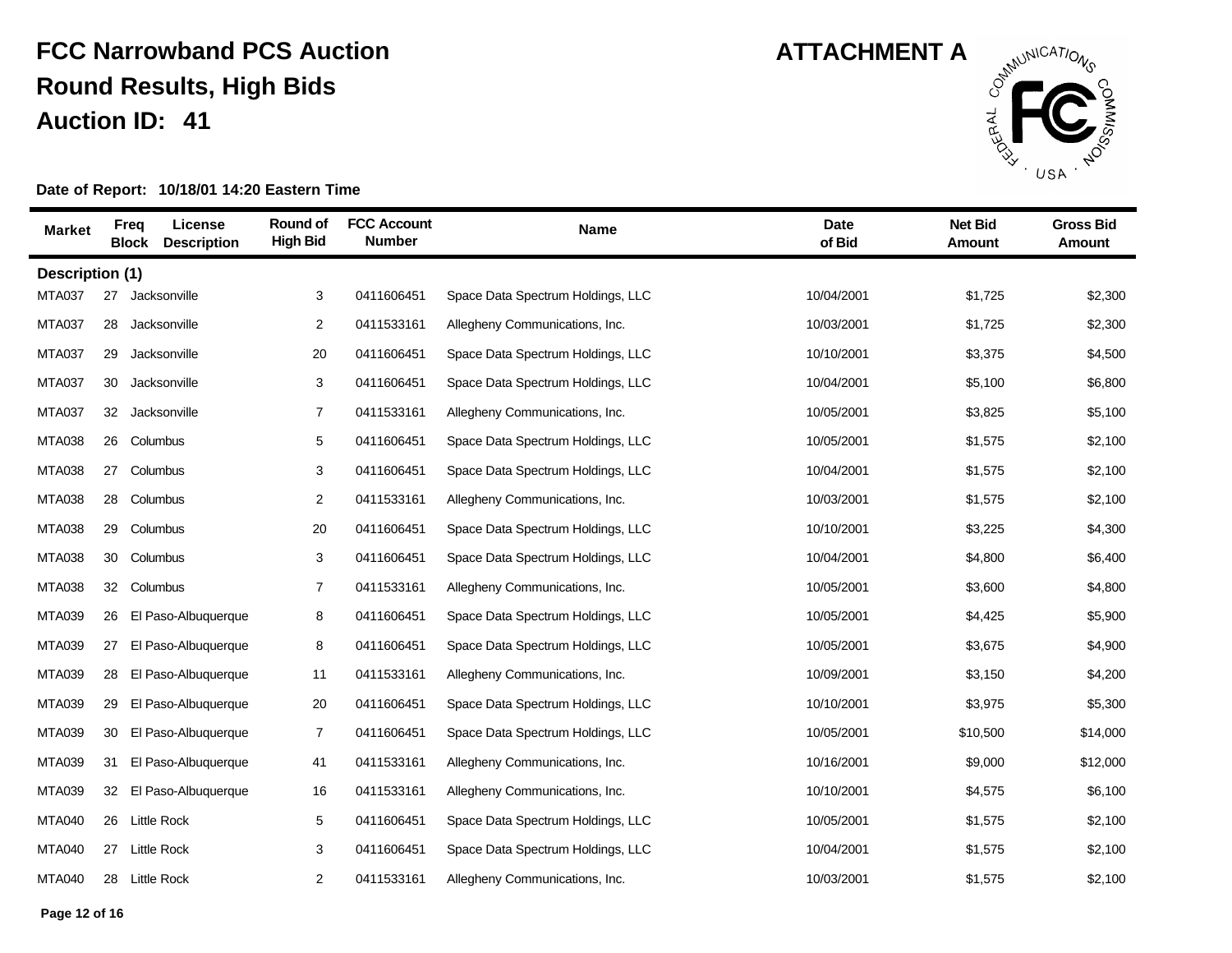

| <b>Market</b>   | <b>Freq</b><br><b>Block</b> | License<br><b>Description</b> | Round of<br><b>High Bid</b> | <b>FCC Account</b><br><b>Number</b> | <b>Name</b>                       | <b>Date</b><br>of Bid | <b>Net Bid</b><br>Amount | <b>Gross Bid</b><br>Amount |
|-----------------|-----------------------------|-------------------------------|-----------------------------|-------------------------------------|-----------------------------------|-----------------------|--------------------------|----------------------------|
| Description (1) |                             |                               |                             |                                     |                                   |                       |                          |                            |
| <b>MTA040</b>   |                             | 29 Little Rock                | 20                          | 0411606451                          | Space Data Spectrum Holdings, LLC | 10/10/2001            | \$3,075                  | \$4,100                    |
| <b>MTA040</b>   |                             | 30 Little Rock                | 3                           | 0411606451                          | Space Data Spectrum Holdings, LLC | 10/04/2001            | \$4,650                  | \$6,200                    |
| <b>MTA040</b>   | 32                          | <b>Little Rock</b>            | $\overline{7}$              | 0411533161                          | Allegheny Communications, Inc.    | 10/05/2001            | \$3,450                  | \$4,600                    |
| <b>MTA041</b>   |                             | 26 Oklahoma City              | $\sqrt{5}$                  | 0411606451                          | Space Data Spectrum Holdings, LLC | 10/05/2001            | \$1,425                  | \$1,900                    |
| <b>MTA041</b>   | 27                          | Oklahoma City                 | 3                           | 0411606451                          | Space Data Spectrum Holdings, LLC | 10/04/2001            | \$1,425                  | \$1,900                    |
| <b>MTA041</b>   |                             | 28 Oklahoma City              | 2                           | 0411533161                          | Allegheny Communications, Inc.    | 10/03/2001            | \$1,425                  | \$1,900                    |
| <b>MTA041</b>   | 29                          | Oklahoma City                 | 20                          | 0411606451                          | Space Data Spectrum Holdings, LLC | 10/10/2001            | \$2,850                  | \$3,800                    |
| <b>MTA041</b>   | 30                          | Oklahoma City                 | 3                           | 0411606451                          | Space Data Spectrum Holdings, LLC | 10/04/2001            | \$4,200                  | \$5,600                    |
| <b>MTA041</b>   | 32                          | Oklahoma City                 | $\overline{7}$              | 0411533161                          | Allegheny Communications, Inc.    | 10/05/2001            | \$3,150                  | \$4,200                    |
| <b>MTA042</b>   | 26                          | Spokane-Billings              | 5                           | 0411606451                          | Space Data Spectrum Holdings, LLC | 10/05/2001            | \$1,425                  | \$1,900                    |
| <b>MTA042</b>   | 27                          | Spokane-Billings              | 3                           | 0411606451                          | Space Data Spectrum Holdings, LLC | 10/04/2001            | \$1,425                  | \$1,900                    |
| <b>MTA042</b>   | 28                          | Spokane-Billings              | $\overline{c}$              | 0411533161                          | Allegheny Communications, Inc.    | 10/03/2001            | \$1,425                  | \$1,900                    |
| <b>MTA042</b>   | 29                          | Spokane-Billings              | 20                          | 0411606451                          | Space Data Spectrum Holdings, LLC | 10/10/2001            | \$2,775                  | \$3,700                    |
| <b>MTA042</b>   | 30                          | Spokane-Billings              | 3                           | 0411606451                          | Space Data Spectrum Holdings, LLC | 10/04/2001            | \$4,200                  | \$5,600                    |
| <b>MTA042</b>   | 32                          | Spokane-Billings              | $\overline{7}$              | 0411533161                          | Allegheny Communications, Inc.    | 10/05/2001            | \$3,150                  | \$4,200                    |
| <b>MTA043</b>   | 26                          | Nashville                     | 5                           | 0411606451                          | Space Data Spectrum Holdings, LLC | 10/05/2001            | \$1,350                  | \$1,800                    |
| <b>MTA043</b>   | 27                          | Nashville                     | 3                           | 0411606451                          | Space Data Spectrum Holdings, LLC | 10/04/2001            | \$1,350                  | \$1,800                    |
| <b>MTA043</b>   | 28                          | Nashville                     | 2                           | 0411533161                          | Allegheny Communications, Inc.    | 10/03/2001            | \$1,350                  | \$1,800                    |
| <b>MTA043</b>   | 29                          | Nashville                     | 20                          | 0411606451                          | Space Data Spectrum Holdings, LLC | 10/10/2001            | \$2,625                  | \$3,500                    |
| <b>MTA043</b>   |                             | 30 Nashville                  | 3                           | 0411606451                          | Space Data Spectrum Holdings, LLC | 10/04/2001            | \$3,975                  | \$5,300                    |
| <b>MTA043</b>   |                             | 32 Nashville                  | $\overline{7}$              | 0411533161                          | Allegheny Communications, Inc.    | 10/05/2001            | \$3,000                  | \$4,000                    |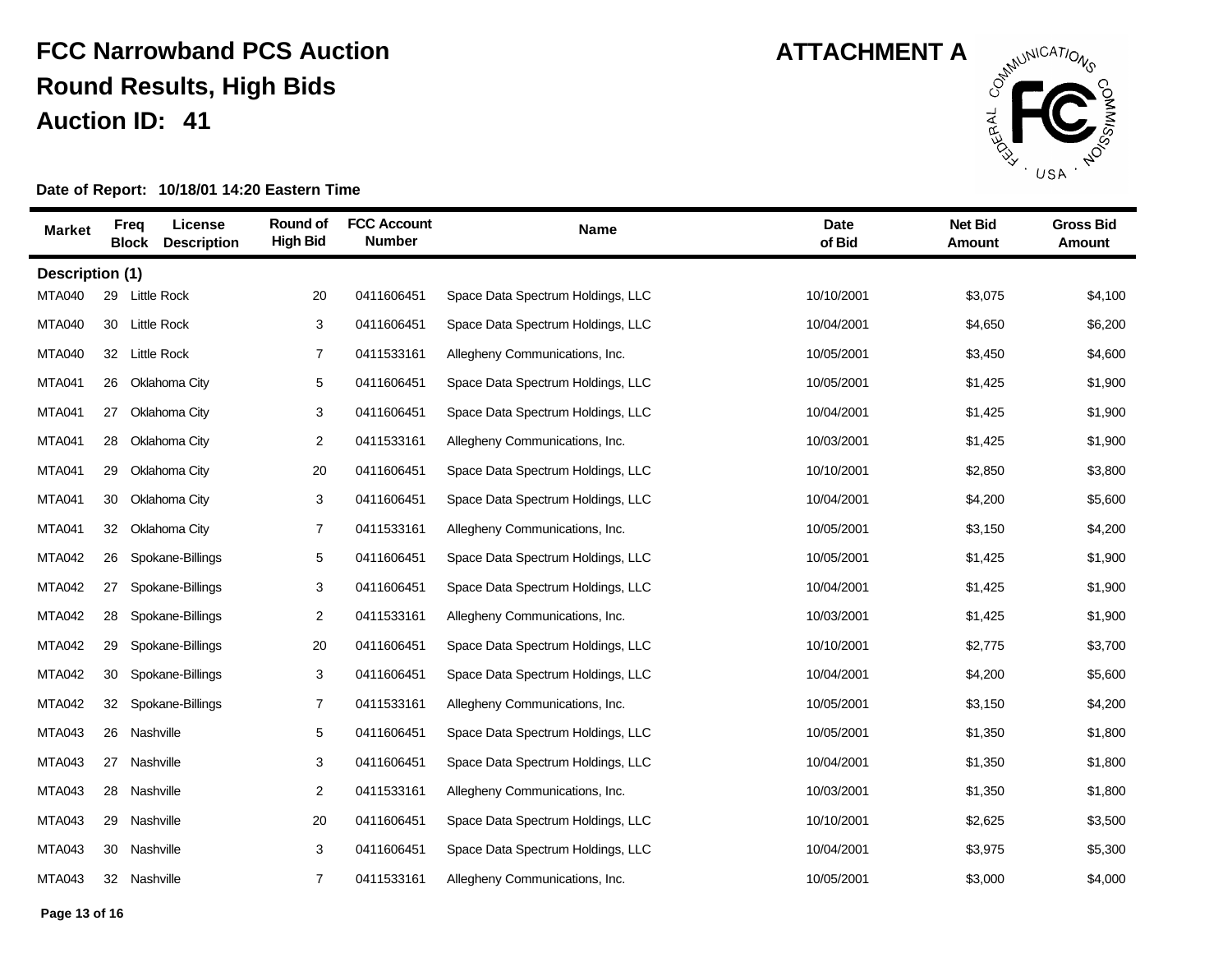

| <b>Market</b>   | <b>Freq</b><br><b>Block</b> | License<br><b>Description</b> | Round of<br><b>High Bid</b> | <b>FCC Account</b><br><b>Number</b> | Name                              | <b>Date</b><br>of Bid | <b>Net Bid</b><br>Amount | <b>Gross Bid</b><br><b>Amount</b> |
|-----------------|-----------------------------|-------------------------------|-----------------------------|-------------------------------------|-----------------------------------|-----------------------|--------------------------|-----------------------------------|
| Description (1) |                             |                               |                             |                                     |                                   |                       |                          |                                   |
| <b>MTA044</b>   | 26                          | Knoxville                     | 5                           | 0411606451                          | Space Data Spectrum Holdings, LLC | 10/05/2001            | \$1,275                  | \$1,700                           |
| MTA044          | 27                          | Knoxville                     | 3                           | 0411606451                          | Space Data Spectrum Holdings, LLC | 10/04/2001            | \$1,275                  | \$1,700                           |
| <b>MTA044</b>   | 28                          | Knoxville                     | 16                          | 0411533161                          | Allegheny Communications, Inc.    | 10/10/2001            | \$9,000                  | \$12,000                          |
| MTA044          | 29                          | Knoxville                     | 20                          | 0411606451                          | Space Data Spectrum Holdings, LLC | 10/10/2001            | \$2,550                  | \$3,400                           |
| <b>MTA044</b>   | 30                          | Knoxville                     | 3                           | 0411606451                          | Space Data Spectrum Holdings, LLC | 10/04/2001            | \$3,900                  | \$5,200                           |
| <b>MTA044</b>   | 32 Knoxville                |                               | $\overline{7}$              | 0411533161                          | Allegheny Communications, Inc.    | 10/05/2001            | \$2,925                  | \$3,900                           |
| <b>MTA045</b>   | 26                          | Omaha                         | 5                           | 0411606451                          | Space Data Spectrum Holdings, LLC | 10/05/2001            | \$1,275                  | \$1,700                           |
| <b>MTA045</b>   | 27                          | Omaha                         | 3                           | 0411606451                          | Space Data Spectrum Holdings, LLC | 10/04/2001            | \$1,275                  | \$1,700                           |
| <b>MTA045</b>   | 28                          | Omaha                         | 2                           | 0411533161                          | Allegheny Communications, Inc.    | 10/03/2001            | \$1,275                  | \$1,700                           |
| <b>MTA045</b>   | 29                          | Omaha                         | 20                          | 0411606451                          | Space Data Spectrum Holdings, LLC | 10/10/2001            | \$2,475                  | \$3,300                           |
| <b>MTA045</b>   | 30                          | Omaha                         | 3                           | 0411606451                          | Space Data Spectrum Holdings, LLC | 10/04/2001            | \$3,750                  | \$5,000                           |
| <b>MTA045</b>   | 32                          | Omaha                         | $\overline{7}$              | 0411533161                          | Allegheny Communications, Inc.    | 10/05/2001            | \$2,775                  | \$3,700                           |
| <b>MTA046</b>   | 26                          | Wichita                       | 5                           | 0411606451                          | Space Data Spectrum Holdings, LLC | 10/05/2001            | \$825                    | \$1,100                           |
| <b>MTA046</b>   | 27                          | Wichita                       | 3                           | 0411606451                          | Space Data Spectrum Holdings, LLC | 10/04/2001            | \$825                    | \$1,100                           |
| <b>MTA046</b>   | 28                          | Wichita                       | $\overline{c}$              | 0411533161                          | Allegheny Communications, Inc.    | 10/03/2001            | \$825                    | \$1,100                           |
| <b>MTA046</b>   | 29                          | Wichita                       | 20                          | 0411606451                          | Space Data Spectrum Holdings, LLC | 10/10/2001            | \$1,650                  | \$2,200                           |
| <b>MTA046</b>   | 30                          | Wichita                       | 3                           | 0411606451                          | Space Data Spectrum Holdings, LLC | 10/04/2001            | \$2,550                  | \$3,400                           |
| <b>MTA046</b>   | 32                          | Wichita                       | $\overline{7}$              | 0411533161                          | Allegheny Communications, Inc.    | 10/05/2001            | \$1,875                  | \$2,500                           |
| MTA047          | 26                          | Honolulu                      | 8                           | 0411606451                          | Space Data Spectrum Holdings, LLC | 10/05/2001            | \$1,275                  | \$1,700                           |
| MTA047          | 27 Honolulu                 |                               | 9                           | 0411606451                          | Space Data Spectrum Holdings, LLC | 10/09/2001            | \$1,425                  | \$1,900                           |
| <b>MTA047</b>   | 28 Honolulu                 |                               | 8                           | 0411533161                          | Allegheny Communications, Inc.    | 10/05/2001            | \$1,275                  | \$1,700                           |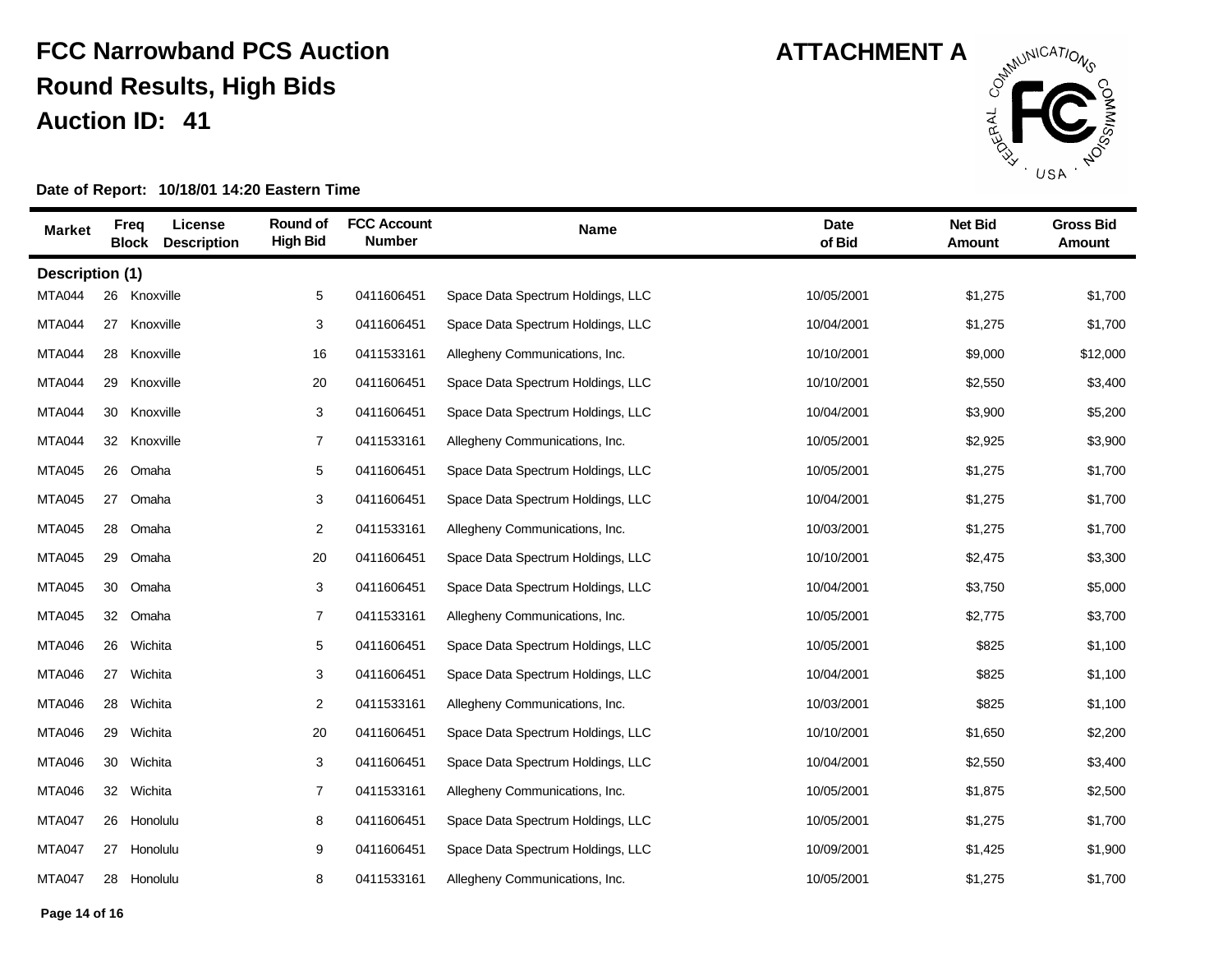

| <b>Market</b>   |    | License<br>Freq<br><b>Block</b><br><b>Description</b> | Round of<br><b>High Bid</b> | <b>FCC Account</b><br><b>Number</b> | Name                              | <b>Date</b><br>of Bid | <b>Net Bid</b><br>Amount | <b>Gross Bid</b><br>Amount |
|-----------------|----|-------------------------------------------------------|-----------------------------|-------------------------------------|-----------------------------------|-----------------------|--------------------------|----------------------------|
| Description (1) |    |                                                       |                             |                                     |                                   |                       |                          |                            |
| <b>MTA047</b>   | 29 | Honolulu                                              | 18                          | 0411606451                          | Space Data Spectrum Holdings, LLC | 10/10/2001            | \$3,600                  | \$4,800                    |
| <b>MTA047</b>   | 30 | Honolulu                                              | 4                           | 0411606451                          | Space Data Spectrum Holdings, LLC | 10/04/2001            | \$3,975                  | \$5,300                    |
| <b>MTA047</b>   | 31 | Honolulu                                              | 17                          | 0411533161                          | Allegheny Communications, Inc.    | 10/10/2001            | \$12,750                 | \$17,000                   |
| <b>MTA047</b>   |    | 32 Honolulu                                           | 8                           | 0411533161                          | Allegheny Communications, Inc.    | 10/05/2001            | \$2,550                  | \$3,400                    |
| <b>MTA048</b>   |    | 26 Tulsa                                              | 5                           | 0411606451                          | Space Data Spectrum Holdings, LLC | 10/05/2001            | \$825                    | \$1,100                    |
| <b>MTA048</b>   | 27 | Tulsa                                                 | 3                           | 0411606451                          | Space Data Spectrum Holdings, LLC | 10/04/2001            | \$825                    | \$1,100                    |
| <b>MTA048</b>   | 28 | Tulsa                                                 | $\overline{c}$              | 0411533161                          | Allegheny Communications, Inc.    | 10/03/2001            | \$825                    | \$1,100                    |
| <b>MTA048</b>   | 29 | Tulsa                                                 | 20                          | 0411606451                          | Space Data Spectrum Holdings, LLC | 10/10/2001            | \$1,650                  | \$2,200                    |
| <b>MTA048</b>   |    | 30 Tulsa                                              | 3                           | 0411606451                          | Space Data Spectrum Holdings, LLC | 10/04/2001            | \$2,475                  | \$3,300                    |
| <b>MTA048</b>   |    | 32 Tulsa                                              | $\overline{7}$              | 0411533161                          | Allegheny Communications, Inc.    | 10/05/2001            | \$1,875                  | \$2,500                    |
| <b>MTA049</b>   | 28 | Alaska                                                | $\overline{c}$              | 0411533161                          | Allegheny Communications, Inc.    | 10/03/2001            | \$750                    | \$1,000                    |
| <b>MTA049</b>   | 29 | Alaska                                                | 28                          | 0411606451                          | Space Data Spectrum Holdings, LLC | 10/12/2001            | \$825                    | \$1,100                    |
| <b>MTA049</b>   | 30 | Alaska                                                | 26                          | 0411606451                          | Space Data Spectrum Holdings, LLC | 10/12/2001            | \$1,275                  | \$1,700                    |
| <b>MTA050</b>   | 28 | Guam-Northern Mariana Islands                         | $\overline{2}$              | 0411533161                          | Allegheny Communications, Inc.    | 10/03/2001            | \$750                    | \$1,000                    |
| <b>MTA051</b>   | 28 | American Samoa                                        | 2                           | 0411533161                          | Allegheny Communications, Inc.    | 10/03/2001            | \$750                    | \$1,000                    |
| <b>NWA255</b>   |    | 18 Nationwide                                         | $\overline{2}$              | 0411606451                          | Space Data Spectrum Holdings, LLC | 10/03/2001            | \$378,750                | \$505,000                  |
| <b>NWA255</b>   | 19 | Nationwide                                            | 4                           | 0411606451                          | Space Data Spectrum Holdings, LLC | 10/04/2001            | \$545,250                | \$727,000                  |
| <b>NWA255</b>   | 20 | Nationwide                                            | 3                           | 0411533161                          | Allegheny Communications, Inc.    | 10/04/2001            | \$378,750                | \$505,000                  |
| <b>NWA255</b>   | 21 | Nationwide                                            | $\mathbf{1}$                | 0411606451                          | Space Data Spectrum Holdings, LLC | 10/03/2001            | \$757,500                | \$1,010,000                |
| <b>NWA255</b>   | 22 | Nationwide                                            | 1                           | 0411606451                          | Space Data Spectrum Holdings, LLC | 10/03/2001            | \$757,500                | \$1,010,000                |
| <b>NWA255</b>   |    | 23 Nationwide                                         | 2                           | 0411606451                          | Space Data Spectrum Holdings, LLC | 10/03/2001            | \$682,500                | \$910,000                  |